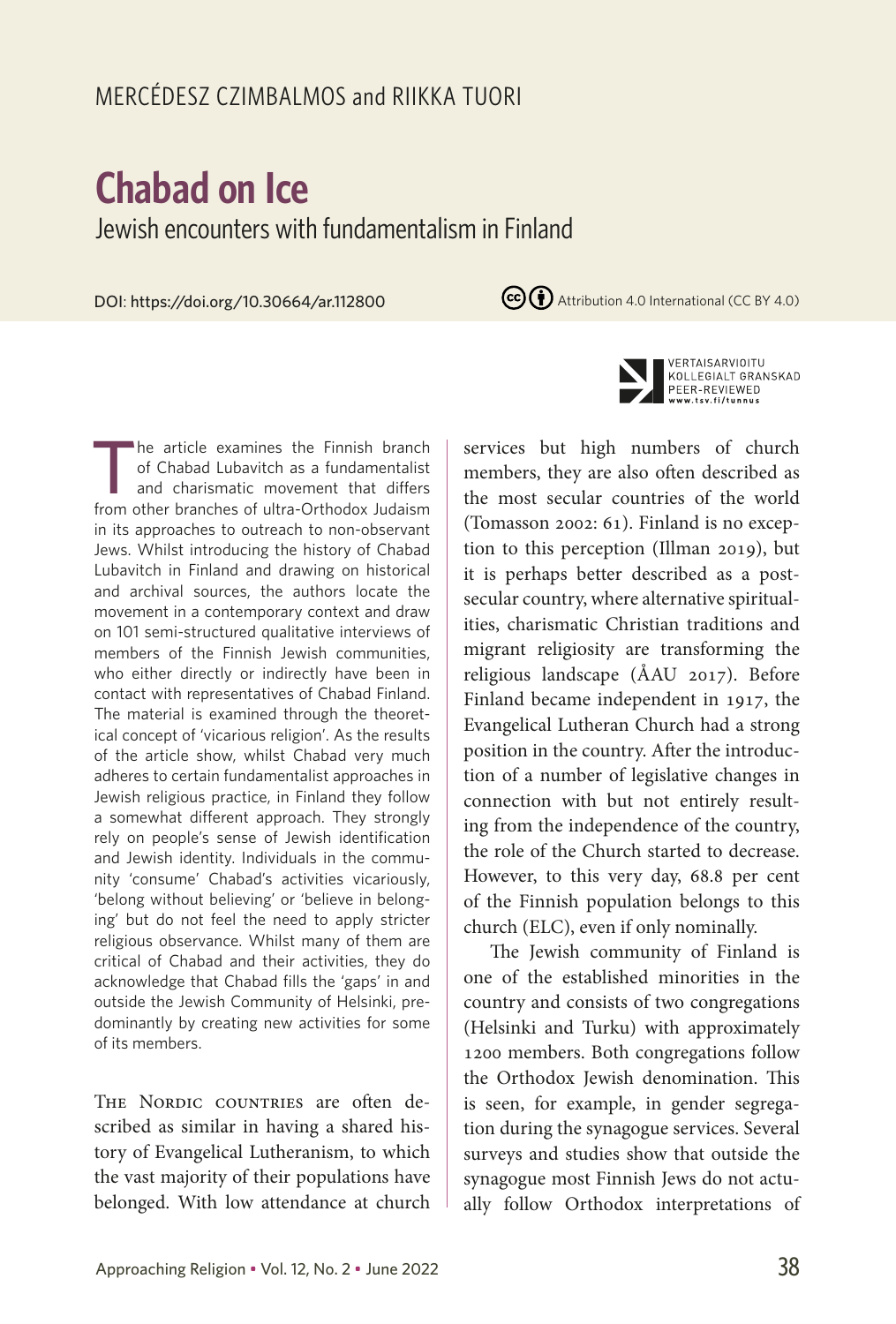Jewish law (Lundgren 2002; Vuola 2019; Czimbalmos 2021), but still choose to be members of the congregations. This reflects the very same secularising developments attested among other religious communities in Finland.

In an interview made for the Minhag Finland project, $1$  devoted to the investigation of the Finnish Jewish community, a man in his late thirties noted that some women he knows are annoyed by the official Orthodox policies of their synagogues and have opted to attend the events offered by Chabad Lubavitch, a Hasidic outreach organisation operating within Nordic countries. He added that these women do not know 'enough' about (Jewish) denominations: Chabad is, according to him, hardly a more 'liberal' option. What attracts these (typically) secularised members to the activities of an organisation often defined as a strong representative of Jewish fundamentalism when they are (supposedly) dissatisfied with the conservative elements present in their own congregation? How has Chabad made such an impression on the Finnish Jewish community?

In this article we investigate the phenomenon of Jewish fundamentalism in Finland: the Finnish branch of Chabad Lubavitch that has operated in Finland since 2003, first from the emissaries' home and since 2011 from Chabad House, located in the city centre of Helsinki. Chabad Lubavitch is a fundamentalist and charismatic Jewish organisation that differs from other branches of ultra-Orthodox (Haredi) Judaism in its approaches to outreach to non-observant Jews. We will locate the movement in its contemporary context by drawing on 101 semi-structured qualitative interviews of members of the Finnish

1 On the project, see Minhag Finland.

Jewish communities, who either directly or indirectly have been in contact with the representatives of Chabad Finland. The article also provides a brief history of Chabad Lubavitch in Finland and describes its activities. We analyse the material through Grace Davie's theoretical concept of vicarious religion, which – as Davie articulates it – is 'the notion of religion performed by an active minority but on behalf of a much larger number, who (implicitly at least) not only understand, but, quite clearly, approve of what the minority is doing' (Davie 2007a: 127 and 2007b: 22). In addition, we also consider Abby Day's notion of 'believing in belonging' (see e.g. Day 2009, 2011): a concept developed as a deliberate inversion of 'believing without belonging'. Vicarious religion – as elaborated later – has previously been utilised in researching Chabad in Russia, by Galina Zelenina (2018).

Jewish fundamentalism, perhaps owing to its exiguous presence in Finland, has never before been studied in the Finnish context: the aim of this article, therefore, is to fill this gap. When it comes to the Finnish context of contemporary religious fundamentalism, several studies have been written about the Finnish Pentecostal Movement and charismatic Christian communities (e.g. Haapalainen 2015; Mantsinen 2018; Hovi 2009, 2018); however, while Chabad Lubavitch has been present in Nordic countries since the 1990s, besides Andrew Buckser's contribution 'Chabad in Copenhagen: Fundamentalism and Modernity in Jewish Denmark' (2005), no particular study has addressed the movement's presence among Nordic Jewry. In his contribution, Buckser (2005) describes how Chabad in Denmark, to a certain extent, derived from longstanding divisions within the Danish Jewish community between the very observant minority and the secular majority. Likewise, he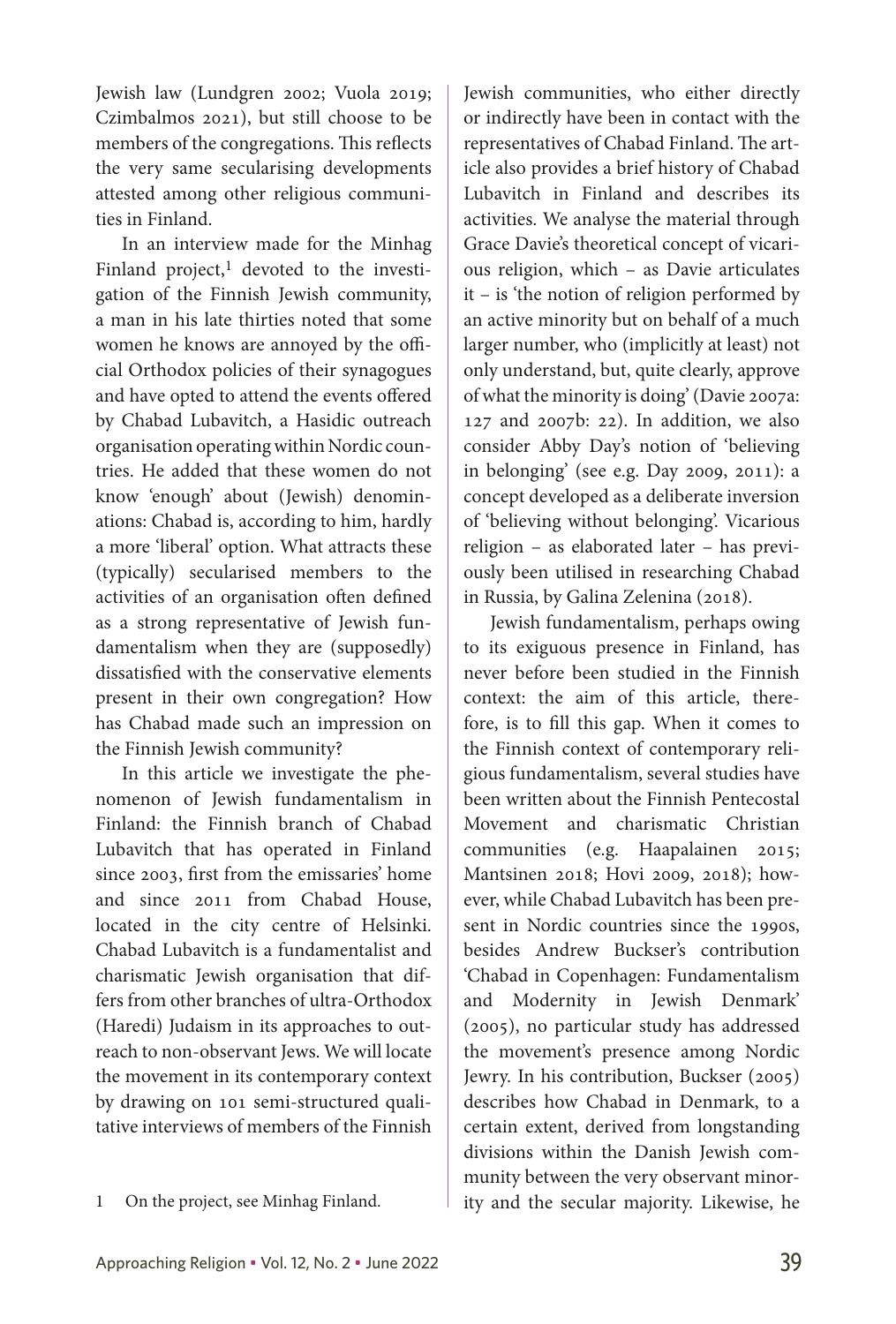notes (p. 126) that the success of Chabad in Denmark may very well be connected to a well-known religious phenomenon in modern societies whereby 'fundamentalist theologies can outcompete mainline liberal religious traditions'. His observations are also valid for the present study.

# **Methods and data**

The article presents a combination of methodologies of ethnography and historical research as well as data from recent historical and archival materials and ethnographic interviews. The ethnographic material consists of 101 semi-structured qualitative interviews, collected during 2019–20 within a project focusing on Finnish Jewish everyday lives and the lived traditions of the Jewish Communities of Helsinki and Turku and their members. The historical data and archival materials mostly comprise documents such as boardmeeting minutes along with their attachments, and congregational correspondence from the Finnish Jewish Archives in the National Archives of Finland. These were selected according to their relevance for our study. In addition, publicly available materials – such as websites of the Chabad Lubavitch movement – are used in the article.2

2 All informants in the Minhag Finland project were over 18 years old; 54 of them were female and 47 male. As the current size of the two Finnish Jewish congregations comprises less than 1500 members, the authors of the article found it especially important to protect the privacy of the informants. In order not to reveal their identities, all information that may identify the informants of the ethnographic interviews was removed from the analysis. When it comes to Chabad Lubavitch, publicly accessible information was also utilised in the article in addition to the interview material.

# **Vicarious religion, 'belonging without believing' and 'believing in belonging'**

In the early 1990s, the sociologist of religion Grace Davie defined the notion of 'believing without belonging' in an article, in which she addressed the declining numbers of church members in Britain (Davie 1990). A few years later, she developed the idea more fully in a book, still focusing primarily on Britain (Davie 1994).

Davie did not suggest, that the idea or the phenomenon of belonging without believing would be quantitatively measurable, yet, her concept gave rise to much debate after these publications. In the early 2000s, she moved on to the concept of what she named *vicarious religion* and explained it as 'the notion of religion performed by an active minority on behalf of a much larger number, who (implicitly at least) not only understand, but, quite clearly, approve what the minority is doing' (Davie 2007a: 127 and 2007b: 22). Examples of this phenomenon, Davie suggests, are how churches and their leaders may perform rituals on behalf of others, church leaders and goers may believe and embody moral codes on behalf of others, and finally churches 'can offer space for the vicarious debate of unresolved issues in modern societies' (Davie 2007b: 23). She also described how religious practice has shifted away from 'obligation' in the direction of 'consumption', a change that seems to be dependent on the concept of vicarious religion. Her formula of 'believing without belonging' has been reversed, and applied in the Nordic context as 'belonging without believing' (Davie 2007a; Nynäs *et al.* 2020); we may note the characteristic stance of religiosity in the Nordic countries, where it is natural for individuals to take part in religious rituals centred around birth, death or matrimony, and thus to 'belong without believing'. Alongside the concept of vicarious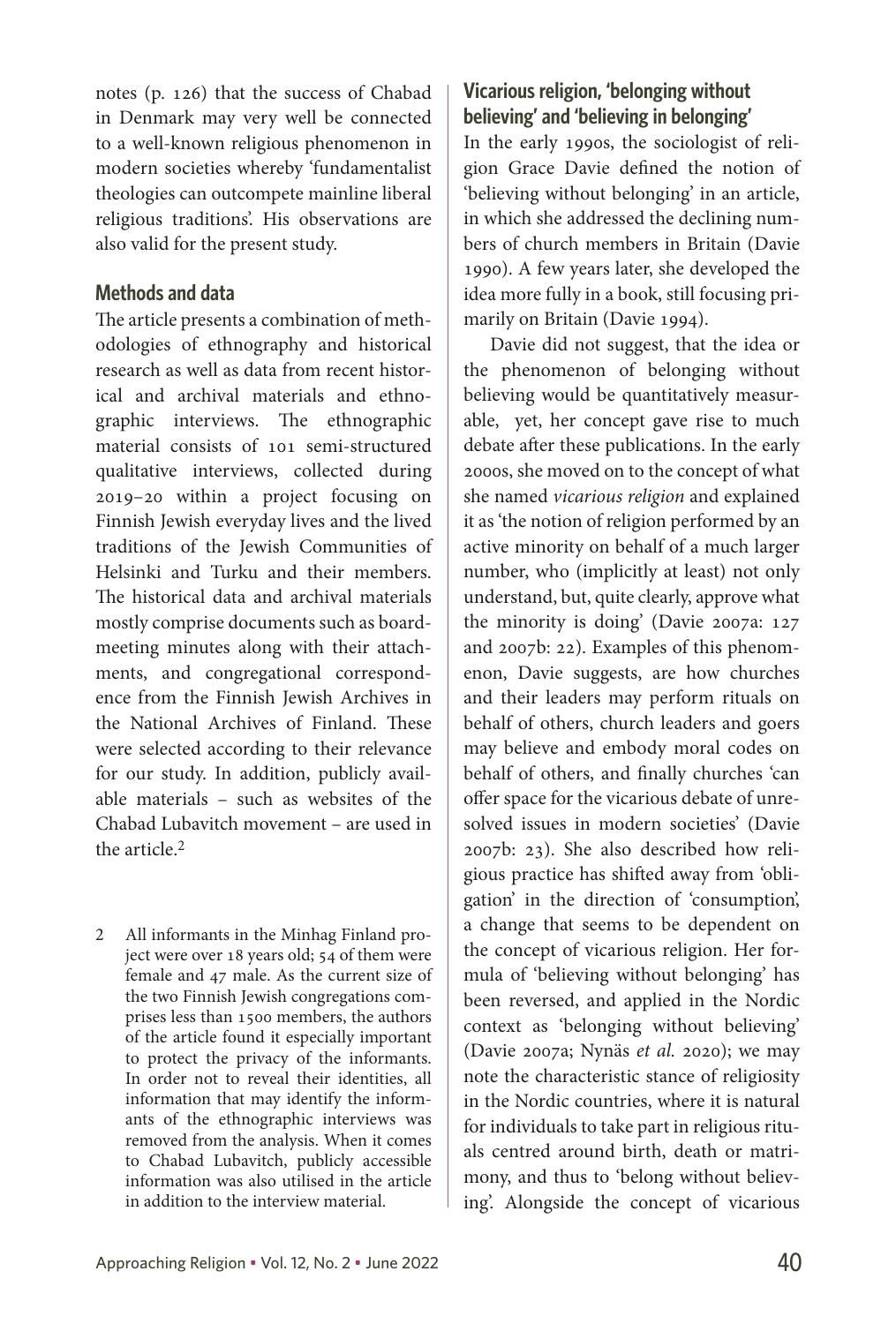religion, therefore, the approach adopted by many people can be articulated via belief or belonging, depending on the specific context (Davie 2007b: 22–5).

Analogously with this idea, Abby Day (2009) argued that individuals may 'believe in' their own human affective relationships in preference to (in Day's study) Christian doctrinal beliefs, even when they claimed Christian identity on the census. She explains that this tendency can be addressed as 'believing in belonging' to certain selfperceived family or 'ethnic' social groups (p. 264). As Day concluded, marginal or nominal Christian identification was a substantial category for many people, relating to their sense of family or national heritage (Day 2011): '"believing in belonging" to a particular culture is, nevertheless, actively demonstrated and the claims vigorously supported by demonstrating adherence to certain social truths, or facts, that are presented as self-evident. The "facts", offered in evidence of membership in the culture, help strengthen impermeable boundaries that define who has the right to belong' (p. 49). It is important to mention that Davie's notion of vicarious religion has received some criticism, such as that of Steve Bruce and David Voas, who suggest that since a church may be used for secular reasons as well as religious, Davie's examples do not show vicariousness (Bruce and Voas 2010: 247). Davie's concept undeniably entails certain 'less convincing elements', such as her last example, of churches offering 'space for the vicarious debate of unresolved issues in modern societies' (Davie 2007b: 23). When considering this notion as well as Day's formulation from the perspective of Jewish studies, belonging without believing and believing in belonging are – as the examples in the current study will show – particularly interesting concepts that may be applied suitably in the context of Jewish practices as the definitions of Judaism and what constitutes Jewishness have long underlined that religiosity is not the only defining factor of Jewish identity formation. As Mercédesz Czimbalmos (2021: 3–31) summarises, 'Jewish identity has been thoroughly studied and conceptualised in numerous ways throughout religious and academic discourses: it remains one of the most contested and vexed issues of modern religious and ethnic group history' (p. 30) and as such it 'may take explicit forms and be made visible through practicing certain Jewish religious or cultural traditions, but it may also be demonstrated in more abstract notions such as feelings of belonging, whether those feelings are based on a collective, ethnic identity or membership in a Jewish congregation' (pp. 30–1).

When it comes to the concept of Jewish fundamentalism in general, and Chabad Lubavitch in particular, Davie's work has previously been applied by Galina Zelenina, when studying the presence of Chabad Lubavitch in contemporary Russia. Zelenina (2018) argued that in the early 2000s Chabad Lubavitch became the selfproclaimed speaker for Russian Jewry and succeeded in creating a nation-building project and in trying to cater to the Russian Jewish community as a whole. According to Zelenina, Russian Chabad, along with a community of Jews who attend the synagogue, is united, for example, by religious obligations or personal connections. They are building a community in which 'vicarious religion' (Davie 2007a, 2007b) is practised. In the case of Russian Chabad this means that a larger group is united from the outside by Chabad representatives and through the non-Lubavitcher individuals, who essentially 'consume' the purposefully offered programmes of Chabad. In this 'set-up', the smaller community believes and practises, while the wider community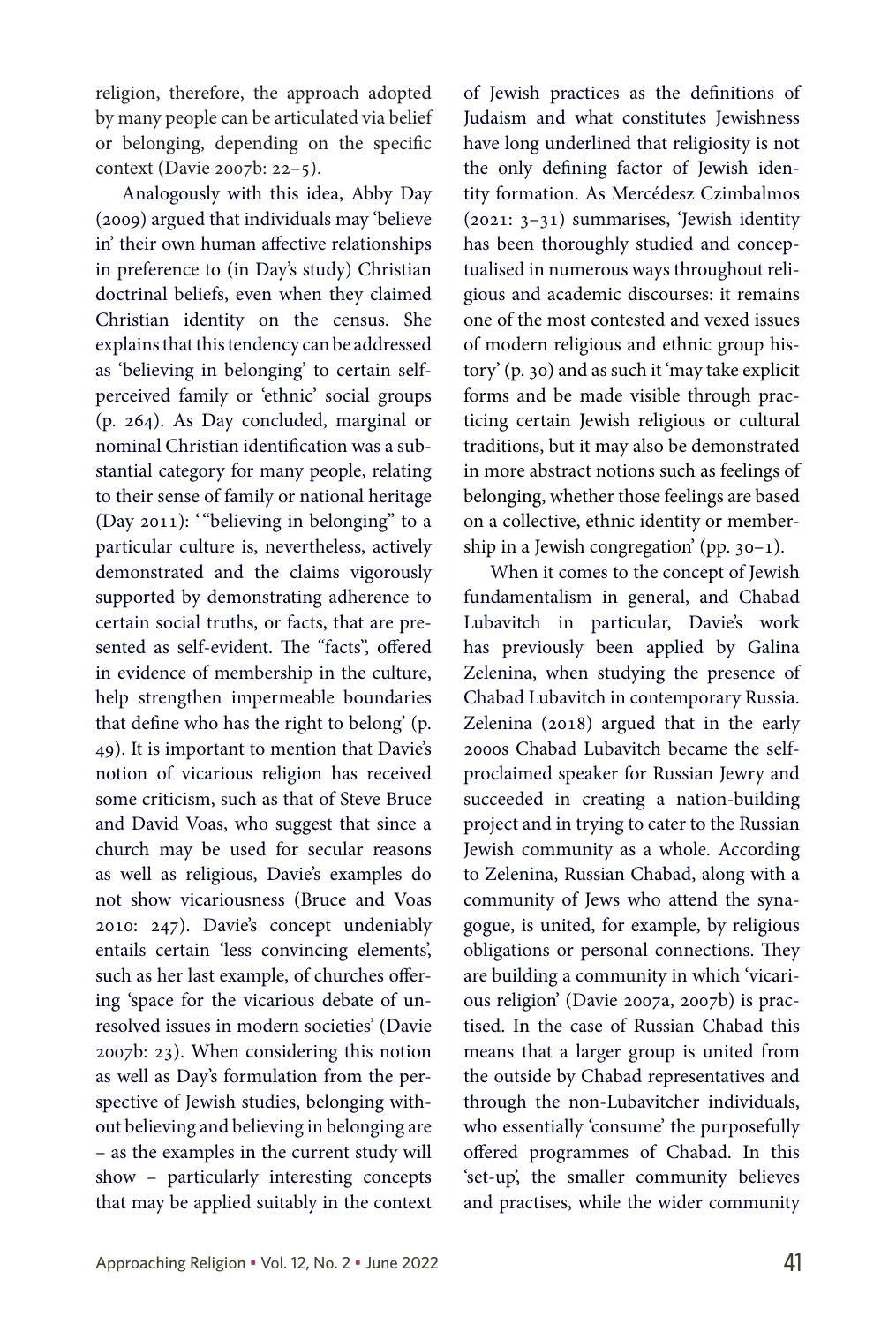around them symbolically supports their actions by attending their activities (Zelenina 2018: 255).

As described later in this article, contemporary Finnish Jewry has a recent history of immigration of Russian Jewry from the former Soviet Union. In addition, most of the congregational members do not follow or live according to the Orthodox *halakhah* in their private lives. They 'consume' the events of the congregations, which – as suggested earlier – is a prevalent phenomenon in the Nordic countries, where nominal membership in specific religious institutions is high, but individuals rarely describe themselves as religious. This combination makes the concepts of 'belonging without believing' and 'believing in belonging' especially apt for studying the movement and its presence in Finland as well.

# **Chabad Lubavitch: a global outreach movement**

Chabad Lubavitch is a US-based global outreach movement and a branch of Hasidism, a Jewish pietist movement that emerged in eighteenth-century Eastern Europe. As opposed to 'mainstream' (Orthodox) Judaism, in Hasidism the prime religious authority is a charismatic spiritual leader, the *rebbe* (Yiddish for rabbi) or *tsaddik* (the 'righteous'). The rebbe is believed to be in perpetual connection with God and the sole channel of divine information flowing from him to his followers. Hasidism thus introduced innovative patterns of interpersonal and group interactions between religious leaders and their followers (see e.g. Blondheim and Katz 2015: 92; Biale *et al.* 2018).

East European Hasidism developed into a multi-faceted Jewish movement, where the authority of the *tsaddik* is passed on through dynasties bound by family connections. Chabad (a Hebrew acronym for *chokhmah*, 'wisdom', *binah*, 'understanding', and *da'at*, 'knowledge') represents one of the early Hasidic dynasties, founded by Shneur Zalman of Liady (1745–1812) in Lubavitch, Belarus (Russia of today). The religious ideas Chabad follows and authoritatively interprets are laid down not only in the scriptures sacred to Judaism (Torah and Talmud), but also in the *Tanya* (or *Liḳḳuṭe amarim*, 1796), the pivotal work of Chabad philosophy imbued with kabbalistic (mystical) ideas by Shneur Zalman. The *Tanya*  (Aramaic for 'it was taught', a reference to the Talmud) contains a systematic exposition of the nature of God and the human soul and how to attain spiritual elevation, and is studied on a daily basis and actively memorised by the Lubavitcher Hasidim (Loewenthal 1990; Etkes 2014).

While wars in Europe and the Holocaust had a devastating impact on the trajectory of Hasidism, removing it from its European centres in the east towards the west, the sixth rebbe of the Chabad dynasty, Yosef Yitzhak Schneersohn (1880–1950), fled with his family to Brooklyn, New York, in 1940. Under the leadership of his son-inlaw, the seventh rebbe, Menachem Mendel Schneersohn (1902–94), Chabad developed into a vocal outreach movement for secular Jews and became probably the most visible section of global Orthodox Judaism. Charismatically endowed, Menachem Mendel Schneersohn was seen by many of his followers as the long-awaited Messiah (*Moshiach*), a belief which among some of them did not cease even after Schneersohn's death in 1994. Usually in Hasidism a power vacuum emerges after the leader's demise, and his students or male relatives will vie for the position (see e.g. Heilman 2019). However, as Menachem Mendel Schneersohn is perceived to have held a special relationship with the divine, Chabad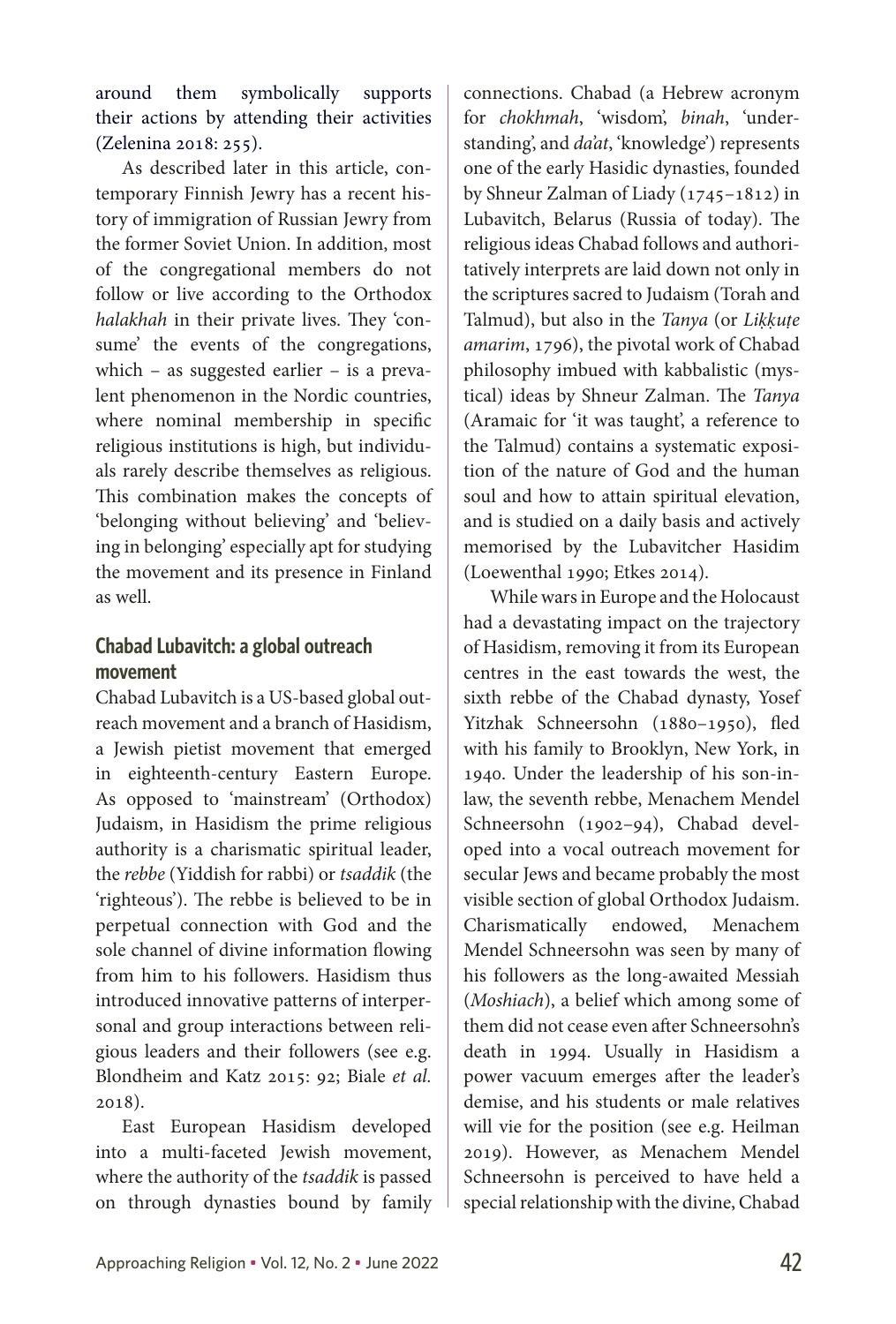has exceptionally never appointed a new rebbe. To this day the talks, videos, pictures and teachings of Schneersohn dominate all its public domains. Schneersohn's greatest innovation was to encourage his followers to reach out to secular Jews and bring them closer to Jewish practices and beliefs. Based on kabbalistic teachings derived from the *Tanya*, the idea is to engage as many Jews as possible in fulfilling Jewish law and thus accelerate messianic redemption. This outreach is practically realised by emissaries (*slichim*) stationed in Jewish communities around the globe (see e.g. Fishkoff 2003; Heilman and Friedman 2010; Biale *et al.* 2018).

Currently Chabad is a worldwide movement, running over five thousand centres in fifty countries (see Centers, Chabad).3 Until the community can fund the building of their own community centre, a 'Chabad house', their activities typically take place in the homes of the emissaries. Their premises also function as Jewish community centres and synagogues, and sometimes as schools, providing religious outreach and educational activities. The emissaries not only cater to local Jewish communities but also provide a 'home base' for international expats, immigrants or Jewish travellers who are seeking religious events, kosher food or company during their stay. The most visible activity of the emissaries in urban areas is to convince secular Jewish men to put on *tefillin* (phylacteries) (Maoz and Bekerman 2009: 175).

3 The number of Chabad followers is according to Marcin Wodziński (2018: 192–6) approximately 16,000 to 17,000 households, but the number of participants in their events and classes is much higher as they also attract Jews not affiliated with Chabad or Jews who are secular.

Chabad reaches out to a broad circle of Jews – based on their halakhic criteria of Jewish identity4 – within and outside organised Jewish communities, and currently has a wealth of resources to back them up, as opposed to many small Jewish congregations in the diaspora. In several countries, Chabad and its institutions have managed to take the reins of religious leadership from the old, established Jewish networks, often to the dislike of their leaders, who nevertheless after a while may accept this reality and even find ways to cooperate with the emissaries (Ferziger 2020: 419–20; Golan and Stadler 2016). Their media strategy is the key to their success: Chabad puts great efforts into visibility through various channels, such as blogs, websites, digital and non-digital publications, and audio and video productions in several languages (Blondheim and Katz 2015: 94). As a result of this active online presence, Judaismrelated, English-language internet searches often link to websites managed by Chabad, branding it as a worldwide source of information on Judaism.

### **Chabad: Jewish fundamentalism?**

While fundamentalism is a term initially used to refer to Christian (mostly Protestant) movements in the USA in the early twentieth century, Jewish fundamentalism is a modern phenomenon connected to halakhic ideas collected in late antique and medieval rabbinic literature: during the nineteenth century the proponents of

<sup>4</sup> According to the Orthodox interpretation of the Jewish law, a person is Jewish if their mother is Jewish or if they converted to Judaism. The complexities of Jewish identities and identification, and conversions to Judaism in general, and in the Finnish Jewish communities in particular have previously been studied by Czimbalmos (2021).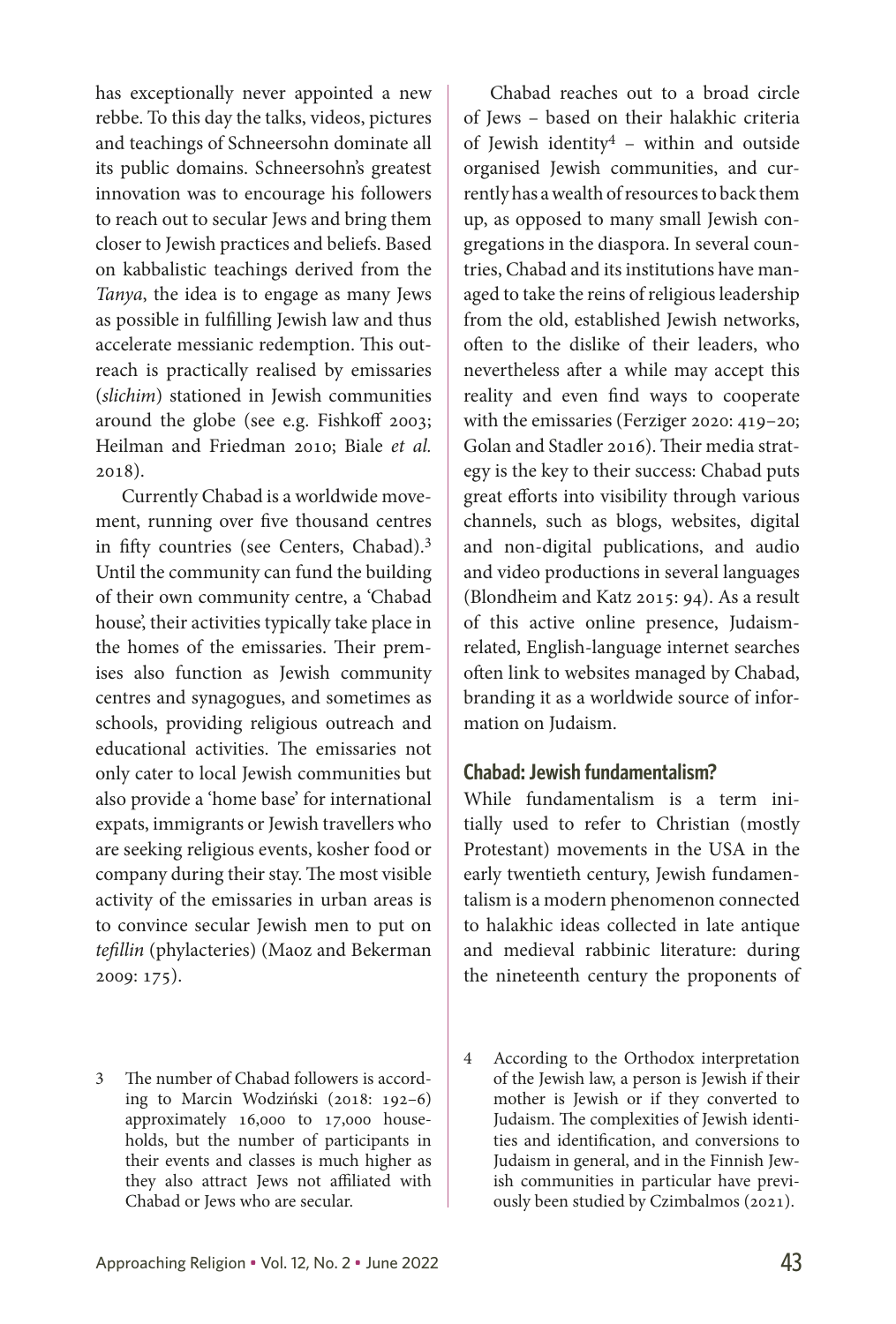traditional ('Orthodox') Judaism struggled against any innovations by Jewish reformists to the interpretation of these 'fundamental' texts.5

Previous research suggests that charismatic Christianity, for instance, tends to remain marginal in 'richer' societies; the success of Pentecostalism lies in its ability to lift people out of poverty or integrate them into communities. In this respect, Pentecostal organisations often encounter competition from the welfare state (Moberg and Skjoldli 2018: 10). According to Bob Altemeyer and Bruce Hunsberger, fundamentalism is 'the belief that there is one set of religious teachings that clearly contains the fundamental, basic, intrinsic, essential, inerrant truth about humanity and deity; that this essential truth is fundamentally opposed by the forces of evil which must be vigorously fought; that this truth must be followed today according to the fundamental, unchangeable practices of the past; and that those who believe and follow these fundamental teachings have a special relationship with the deity' (Altemeyer and Hunsberger 1992: 118). On a more general level, fundamentalism is often rooted in the fear that the liberal, secular establishment is wiping religion from society (Armstrong 2004: 875). Ruud Koopmans (2015: 35) further defines religious fundamentalism by three interrelated attitudes. Firstly, believers should return to the eternal and unchangeable rules laid down in the past;

5 Chatam Sofer (1762–1839), the major Orthodox thinker and rabbi in the Pressburg (Breslau) Seminar, is known for his use of the early rabbinic saying *chadash asur min ha-tora*, 'innovation is forbidden by the Torah', to oppose any changes in customs by the progressives. The saying became a symbol of distrust in modernity among the conservative faction in Orthodox Judaism.

secondly, these rules allow only one interpretation that is binding for all believers; and lastly, religious rules should be perceived to have priority over secular laws.

Chabad shows certain tendencies that fit earlier definitions of religious fundamentalism: strict scripturalism and male authority over canonical texts, longing for an imagined sacred past and strong dichotomies between 'good' and 'evil'. However, what makes the movement different from other fundamentalist Jewish denominations is its approach to outreach and public engagement (cf. also Buckser 2005; Stadler 2012). Several other Jewish groups in the State of Israel, in particular, display fundamentalist features: militant religious Zionists among the settler movement, the Sephardi Jewish bloc represented by the Israeli political party Shas, and the ultra-Orthodox (Haredi) groups (see e.g. Inbari 2009; Stadler 2012). Chabad may certainly be counted as part of ultra-Orthodoxy – for example, black clothing, fur hats and beards are the shared style of most Haredi men – but certain characteristics set it apart from other Haredi factions, including the rest of the Hasidic enclave: Chabad's public engagement and global visibility and its active cooperation with secular and non-Haredi Jews, as well as with non-Jewish society. Moreover, while Haredi Judaism has historically been anti-Zionist, Menachem Mendel Schneersohn modified his messianic ideology to accommodate the security of Jews living in the secular State of Israel after the Arab–Israeli wars of 1967 and 1973 (Heilman and Friedman 2010: 188–90), and currently many influential rabbis affiliated with Chabad express pro-Israel views similar to those of religious Zionism (Inbari 2009; Katsman 2019).

As pointed out by many scholars of religious fundamentalism (see e.g. Stadler 2012), fundamentalist movements are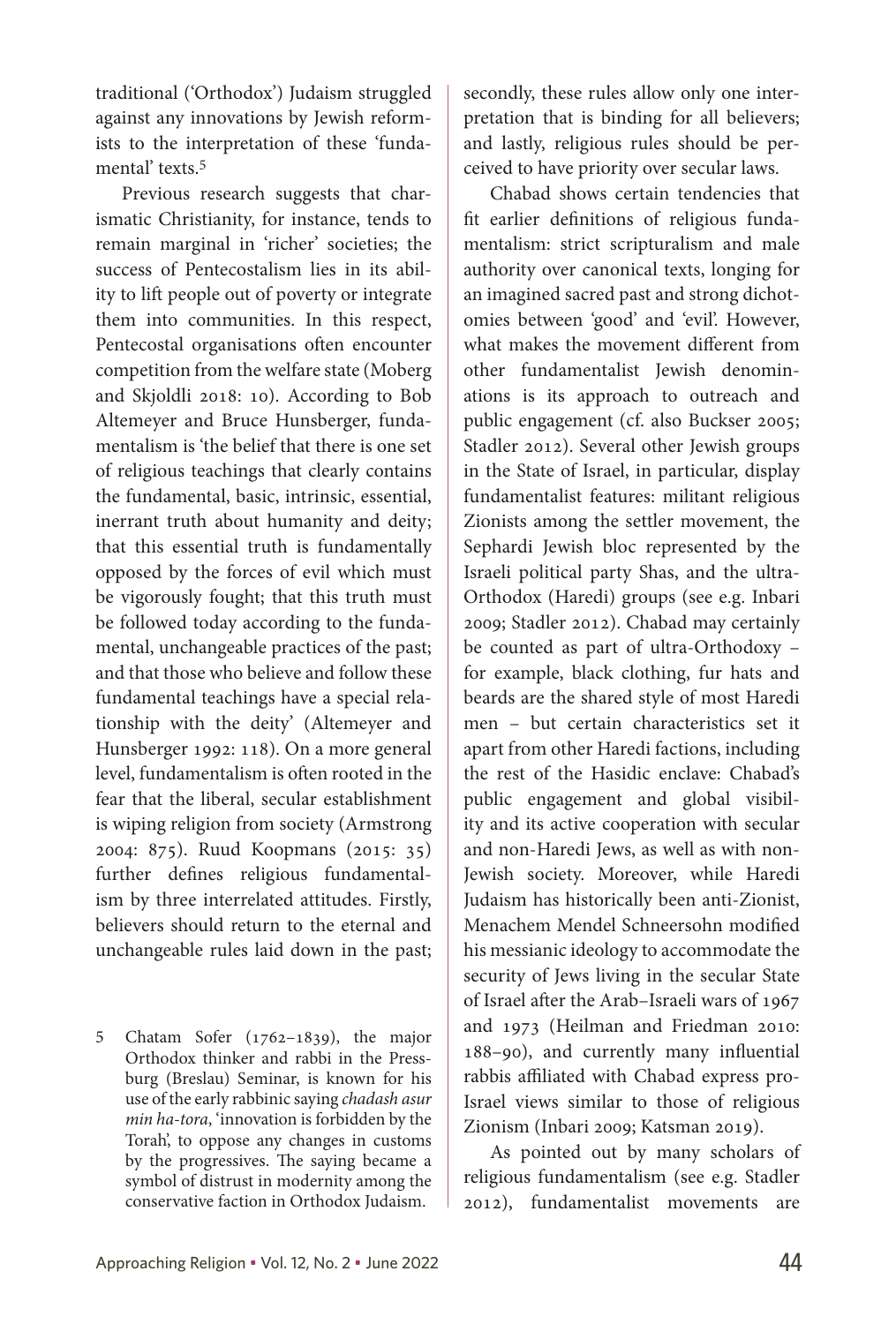typically averse to modernity but are inherently modern products. Chabad, as we elaborate below, is typically strict about halakhically Orthodox identity boundaries but in its outreach operations the organisation uses up-to-date methods and media. As further pointed out by Oren Golan and Nurit Stadler (2016: 72), members of Chabad 'live within an enclave society, yet at the same time advocate the idea of outreach to Jews of all denominational affiliations and, to some extent, even beyond the Jewish population, for what they perceive as "bettering the world" and advancing the imminent arrival of the Messiah'. While internet, television and other media are seen as *internally* dangerous threats to the community that must be curtailed, Chabad uses these very same media efficiently as tools for spreading its agenda, defined by Golan and Stadler (p. 73) as 'a dualist strategy toward new media'. Being more open to outside influence in comparison to other ultra-Orthodox factions, Chabad thus represents a particularly intriguing case of Jewish fundamentalism.

In Hungary and Russia, Chabad has been entangled with contemporary politics linked to nationalist and conservative administrations. In Hungary, for example, they have been criticised for their support for the xenophobic regime of Viktor Orbán; as a highly visible Jewish movement Chabad has also been used as a governmental tool to deny any accusations of antisemitism against the Hungarian government, for example after the 'anti-Soros campaign' (Plenta 2020). In Russia, the Chief Rabbi of Russia, Berel Lazar, has been referred to as the 'Kremlin's rabbi' owing to the movement's close links with Vladimir Putin's regime (Zelenina 2018). In Finland, Chabad has so far remained politically neutral, perhaps because it has not found a fertile ground for such engagements.

As opposed to certain Central or Eastern European countries, where the governments are aligned with the principles of 'illiberal democracy' (Krakovsky 2019), in Finland liberal values are the norm, and political activity in this context would act against the values of Chabad Lubavitch.

# **Chabad Lubavitch and the Finnish Jewish community**

The first Jews to receive the right to settle in Finland without the obligation to undergo conversion to Christianity were the 'Cantonists'.6 They arrived in the autonomous Grand Duchy of Finland during the first half of the nineteenth century as soldiers serving in the imperial Russian army (Harviainen 1998: 294). As a result of the origins of Finnish Jewry, Judaism has taken a somewhat different trajectory in Finland from other Nordic countries (Dencik 2005: 21), and as one result of these historical trajectories, for example, options for non-Orthodox denominations are mostly absent in Finland. As Simo Muir and Riikka Tuori point out (2019: 12), previous research on the origins of these Jewish soldiers in Helsinki shows that a majority of them originated from Lithuania, north-east Poland and Belarus, in other words from the realm of Lithuanian Jewish (Litvak) culture. These connections to the Litvak culture also explain the non-Hasidic nature of Jewish Orthodoxy prevalent in Finland.

The Jewish Community in Helsinki operates a kindergarten, a synagogue and a school, and employs a chief rabbi and a deputy rabbi. The much smaller congregation in Turku and its synagogue are mostly

<sup>6</sup> Young Jewish men, who were forcibly torn away from their parents and families, educated in Russian military schools and pressured to join the Orthodox Church.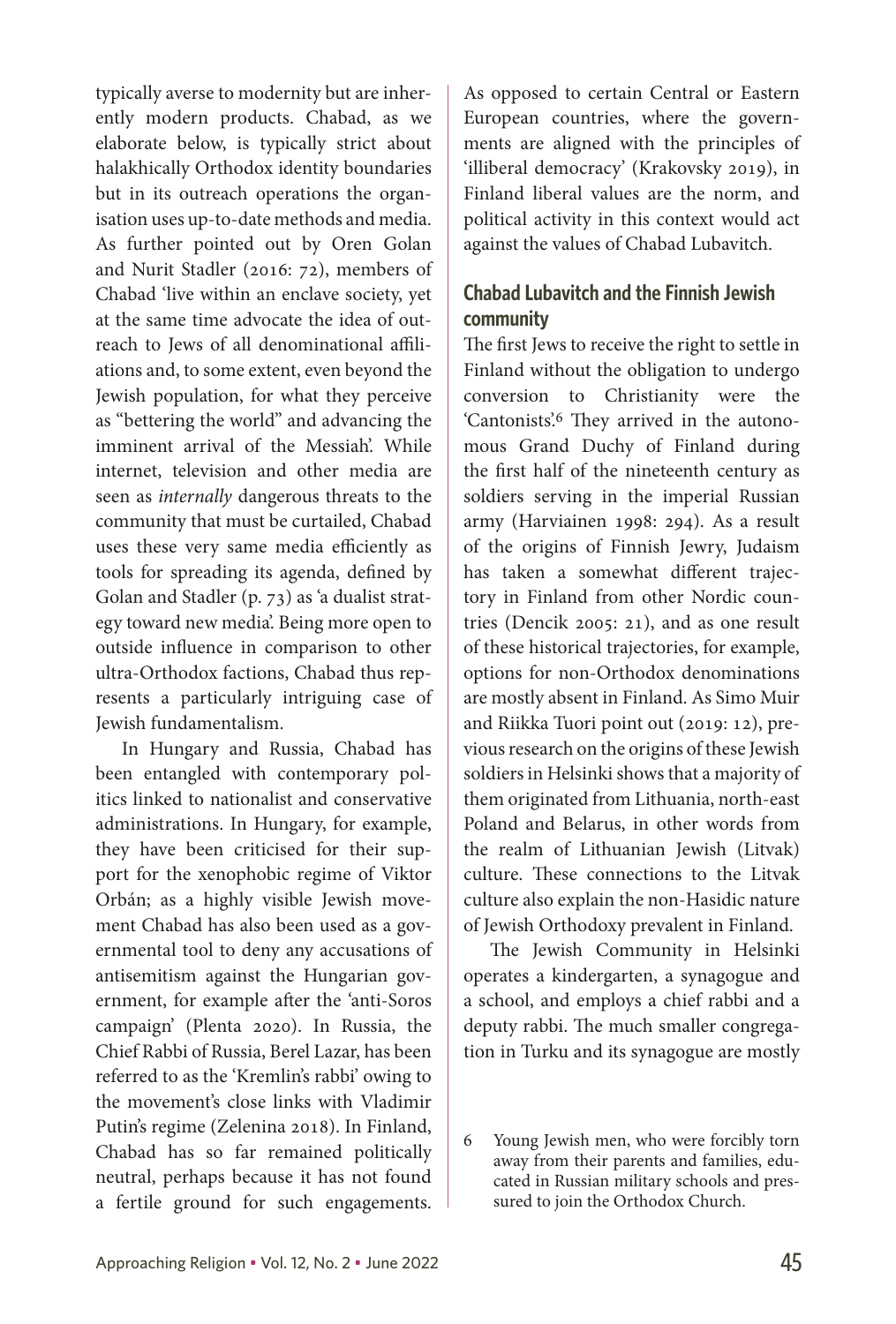operated by volunteers. Since the 1980s, the community has become more diverse as immigrants from Israel and from the former Soviet regimes have joined the congregations: many of these newer members have Sephardic/Mizrahi (Middle Eastern and North African) heritage (Czimbalmos and Pataricza 2019: 1–7). The community is thus no longer predominantly European Ashkenazi, and in our interviews the varied traditions of the members emerge in the form of debates about the customs and liturgical styles of the local synagogues. Nonetheless, approximately 50 per cent of the community still has 'Cantonist' or, rather, Ashkenazi ancestry,7 and they remain prominent in administrative and leadership positions of the community (Czimbalmos 2022; Tuori 2022). Correspondingly, approximately half of the interviewees in our project had Cantonist heritage.

While Chabad emissaries arrived in Scandinavia (Denmark and Sweden) in the 1990s, the organisation was launched in Finland in September 20038 by Rabbi Benyamin Wolff and Rebbetzin Fruma Ita Wolff, a married couple in their early twenties, sponsored by the Russian-Hungarian Jewish philanthropist family of Sami Rohr (London-Zweig 2004: 31). 'Chabad in Finland' in practice refers to the activities of the Wolffs from 2003 up to the present day. The American-Colombian family chose (or was chosen) to go to Finland also because the rebbetzin had previous family connections in Finland (p. 31). While the rebbetzin's connection to Finland was occasionally mentioned by our informants, members of the local communities have also informally suggested that Chabad came to Finland because a religiously motivated congregant reached out to the Lubavitchers and personally invited them.

Historical archival materials and ethnographic interviews show that Finnish Jews had already had contacts with both Hasidism and Chabad before the Second World War. A few Jewish families in the Turku area (western Finland) originated from Hasidic families in Latvia, which is also seen in a local custom of the men of the families tying their *tefillin* in the 'Hasidic way'. One informant in Turku shared how her grandparents in Riga had become acquainted with the Schneersohn family, the leaders of Chabad, as long ago as the 1920s. After the war, the couple travelled to New York to meet Menacham Mendel Schneersohn to discuss the potential mixed marriage of their son, which they opposed heavily, and after the negotiations, the bride eventually converted to Judaism. The informant added that Chabad continues to be very concerned about the future of the children of mixed marriages. Another informant, a man in his early seventies, remembered meeting Menachem Mendel Schneersohn in New York in the late 1960s and had relatives in the USA whom he dubbed 'Chabadniks'.

Chabad has also played a small but surprising role in the recruitment policies of the Helsinki congregation. As mentioned above, many Cantonist Jews in Finland came from Litvak Jewish families in Russia that were not affiliated with Hasidism; therefore most of the early rabbis hired by the community were non-Hasidic Lithuanians

<sup>7</sup> Nowadays the term 'Cantonist' is used as a wider term to refer to those members of the Finnish Jewish community who are descendants of the Ashkenazi Jewish prewar community.

<sup>8</sup> In the database of the Finnish Patent Registry Office (PRH), the organisation in its current form as a non-governmental organisation was officially formed at the end of 2004.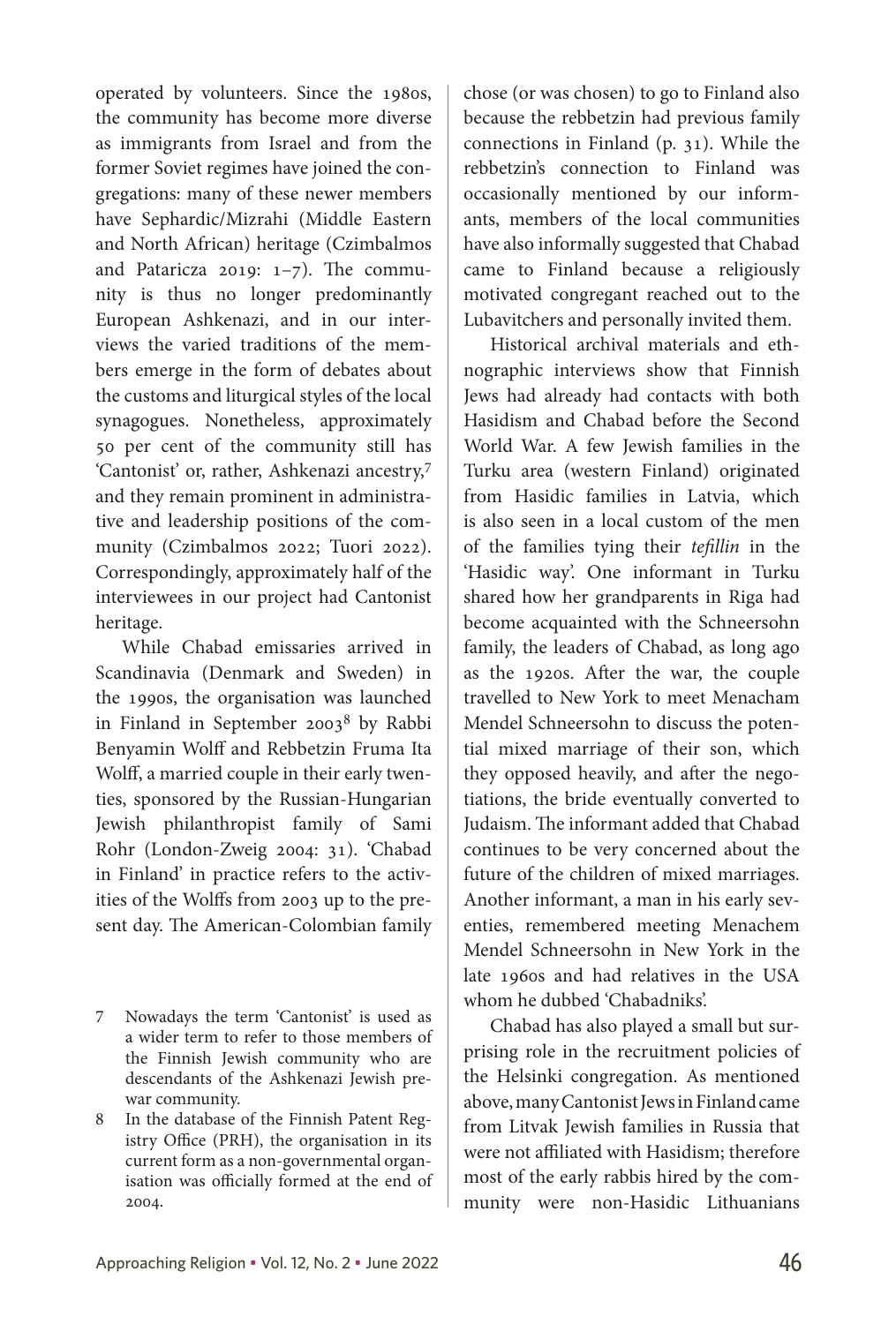(Muir and Tuori 2019). Nevertheless, in the 1960s, when the Jewish Community of Helsinki was in serious need of finding a permanent rabbi, they sought a rabbi from among a variety of both Orthodox and non-Orthodox denominations (NA Hpl 1968, 1969; Czimbalmos 2019; Muir and Tuori 2019). In 1967, the congregation considered hiring a rabbi with Chabad affiliation from New York, which the congregational leadership did not reject right away, or at least the rejection is not documented, although the board deferred the decision about the rabbi to a later point (JCH Bmm 22.5.1967, 29.5.1967).

# **Perceptions of Chabad in the interviews**

Adam Ferziger (2020: 419) has pointed out that Chabad's success among the less observant or less affiliated North American Jews lies in the warm and personal approach of their emissaries. Hosting non-Lubavitch Jewish guests at various events is, obviously, an integral part of its outreach activities (Ehrlich 2004: 166). Indeed, our informants often described Chabad as much more welcoming than the Jewish Community of Helsinki. Several informants with Cantonist heritage shared how the Chabad emissaries had personally contacted them soon after their arrival in Finland and established a good rapport with them. Male informants who at the time were in their early twenties remembered how they had been invited over for a Shabbat dinner with Torah lessons. It is important to mention that most of the people they contacted were among those whose halakhic status as Jews was unquestionable. Some were intimidated by these repeated contacts, but others chose to engage.

A foreign-born woman in her late thirties, who did not consider herself observant but felt she had a strong Jewish identity, said that when moving to Finland 'it wasn't on the top of my list to deal with religious stuff'. After a while she got to know the local Chabad by pure chance: she attended their events to acquaint her children more thoroughly with Jewish traditions. The way she talked about Chabad signals the notion of 'belonging without believing': she suggested that Chabad came to Finland 'to assist people and strengthen … their [the community members'] Judaism and their identity, their practices, their observances'. In doing this, they 'filled the gaps' – as we will also detail later – by offering events centred around Jewish holidays and classes on Jewish religious topics. They were naturally targeting those who had a sense of belonging to Judaism, but did not necessarily 'believe' or know how to perform Jewish traditions. She noted that the local Jewish community already had a Jewish kindergarten and a school and naturally the synagogue, but that 'beyond that there wasn't so much going on'. Generally, many informants thought that the arrival of the Lubavitchers 'woke up' the community. Some even went as far as calling the community 'dead' before the pre-Chabad times.

According to our informants, this activation nonetheless made the community see the arrival of Chabad as a threat, and their arrival also generated scepticism. A Cantonist man in his eighties remembered that there was some opposition to Chabad among the members of the council of the Helsinki congregation in the early 2000s, but many had also thought that they could not 'chase them away'. Some, however, had been suspicious to the point that they thought Chabad could eventually take over the community, or at the very least divide it, given the international connections and the vast financial resources at their disposal. A Cantonist man in his sixties reflected on this fear: according to him, in Gothenburg, Sweden, Chabad had 'split the community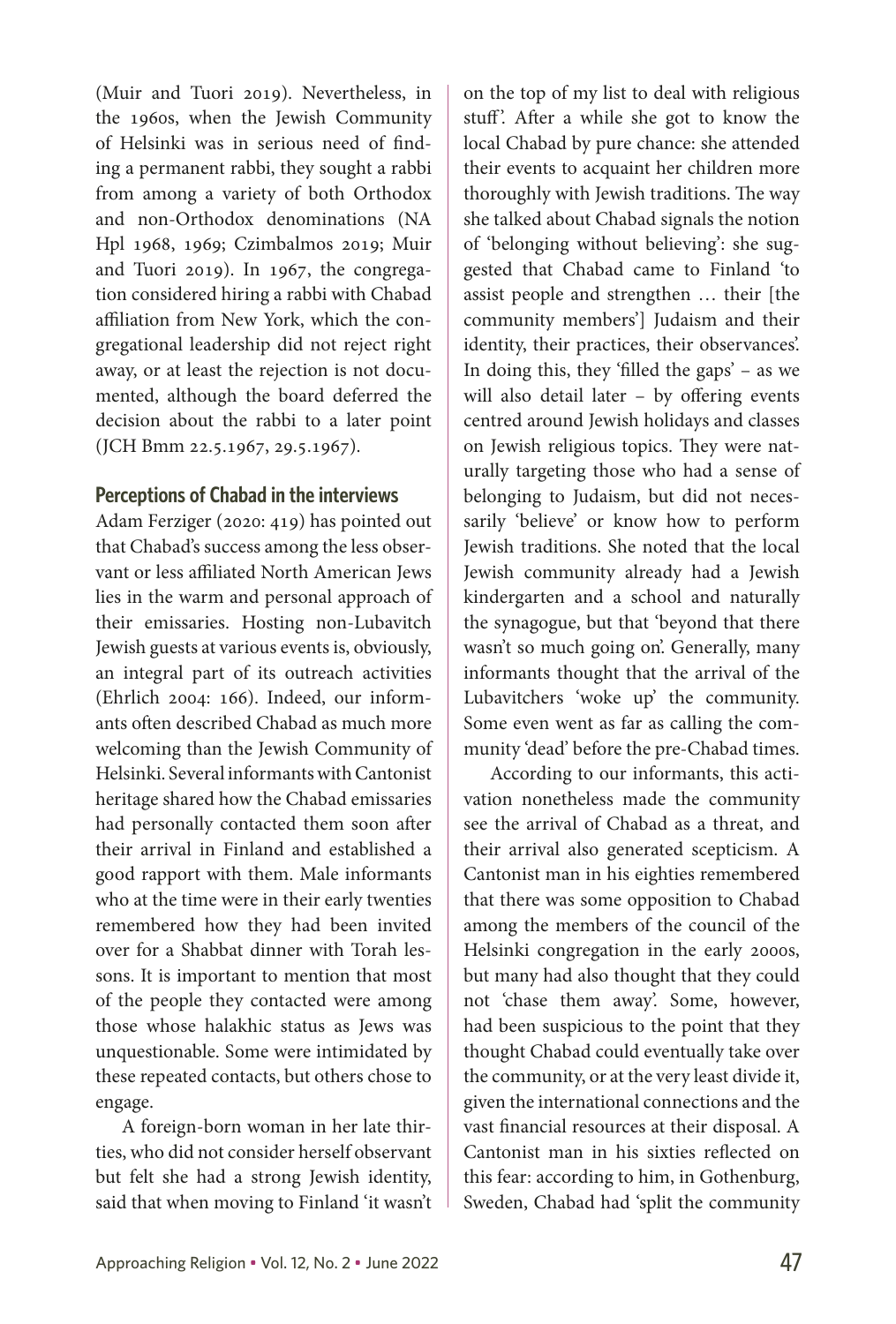by founding its own synagogue, kindergarten and school'. In Helsinki too, Chabad began to attract many people while the congregation had been passive in organising cultural and religious events. According to this informant, it was partly due to this fear that the Israeli religious Zionist Bnei Akiva emissaries (typically a married couple from Israel) were employed to work at the Jewish School in Helsinki in 2010. 9 Chabad and its arrival in Finland apparently had a major impact on the administrative decisions of the congregation: it had to react to the competition created by Chabad's presence.

As mentioned above, Chabad is an increasingly strong and international actor as a source of religious information online. Chabad's online activity has worked wonders also in Finland: 'newcomers' among our informants shared how their first online contact with Judaism in Finland was Chabad, instead of the local community. One foreign-born informant related that before moving to Finland with his family he had tried to find information about living a Jewish life in Finland and how Chabad had accessible information on their website about local education options. Before relocating he contacted the *shlichim*  (emissaries) and was positively received by them. As a relatively new member of the Finnish Jewish community, he added that in his opinion Chabad rather 'complements' the activities of the community and that there is no actual competition between the Hasidic organisation and the Helsinki congregation.

From its beginnings, Chabad in Helsinki has actively engaged children from kindergarten to teens. A young woman shared how she had known the Chabad rebbetzin since she was twelve and she had created a strong, positive bond with her. She considered that the rebbetzin was very 'modern' in her looks but added that her connection with the rabbi was more distant because of Chabad's traditional gender roles. Amongst the range of different ultra-Orthodox denominations, Chabad Lubavitch is known to enhance 'Jewish visibility' (Balakirsky Katz 2009), and yet its followers present themselves in a rather modern way, which makes them easier to relate to, generating a fine balance between observance and modernity. Those who are not familiar with the movement and its conservative ideology may easily be attracted by their seemingly modern approach and outlook.

A young man in the same age group defined himself as an active synagoguegoer. Interestingly, he felt that the chief rabbi (of Finnish Cantonist heritage) and the Chabad rabbi had formed 'sects' of their own within the Helsinki congregation. The man did not regard himself as belonging to either of the groups. He had the habit of asking Judaism-related questions from both of them and had noticed that he often received different answers, which is not surprising considering that the two rabbis are on different spectrums of understanding Orthodox tradition. While Chabad and the Helsinki congregation are on increasingly friendly terms, our informants occasionally still saw them as being at odds.

# **From Chanuka on Ice to Lag Ba'Omer: Chabad events in Helsinki**

In Helsinki, Chabad organises events around the Jewish holidays as well as classes on Judaism for various age groups. All of these are also familiar from Chabad's mode of operation elsewhere. There are weekly classes on the major work of Chabad Hasidism, *Tanya*, and the Talmud, and

<sup>9</sup> Bnei Akiva were hired until in 2019 the congregation replaced them with the office of deputy rabbi.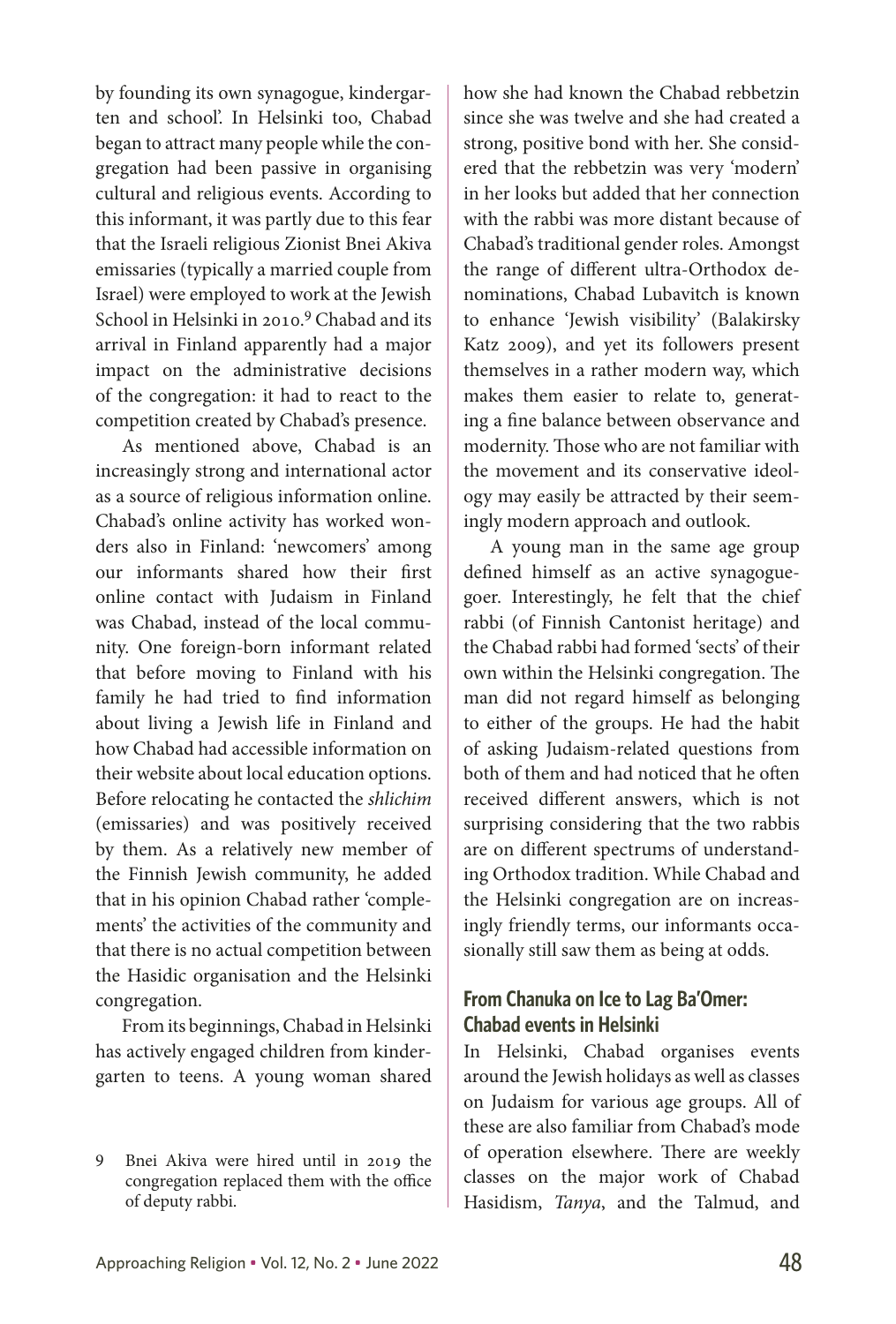Lubavitch.fi

daily lessons of Rambam's (Maimonides') medieval halakhic code *Mishneh torah* (a curriculum initiated by the Lubavitcher rebbe in 1984; website Chabad Finland).10 The number of attendees in these classes is not known, and our informants only rarely mentioned these classes in the interviews.

One of the more popular events of Chabad in Finland is the annual Chanuka on Ice celebration, where Chabad is responsible for lighting the first candle on a huge *ḥanukkiyah* (a nine-branched candelabra) placed next to the ice-skating rink close to Helsinki's Central Railway Station, usually in December.<sup>11</sup> Such 'trademarking' of Hanukkah is not a new approach on the part of Chabad Lubavitch. In the United States in the 1970s and 1980s, as Maya Balakirsky Katz (2009) suggests, predominantly non-Orthodox Jews engaged in the celebration of this holiday. Menachem Mendel Schneersohn decided to apply the Hasidic concept of *yafutsu maʿayanotekha ḥutsah* ('spreading your well-springs' from Proverbs 5:15), connected to the Talmudic concept of obligation to publicise the miracle of Hanukkah (*pirsume nisa*), in an international media campaign to erect Chabad-sponsored menorahs all over the world (Balakirsky Katz 2009: 242–3; Plaut 2012: 168). Hanukkah celebrations are now hallmark events of Chabad and are organised in cities across the globe.

In Helsinki, the event attracts families with children and is now one of the most popular events of the Jewish Community in Helsinki, even to the point that it seems detached from the religious connotations of Chabad. Informants with Cantonist

- 10 For similar activities in Copenhagen, see Buckser 2005: 126.
- 11 Transliteration of Hanukkah follows the original form of the celebration.



Chanuka on Ice in Helsinki.

ancestry, however, expressed less need to attend such events. A woman in her seventies suggested:

It [Chabad] just isn't my thing. That I would do more [commit to stricter observance]. That they organise Chanuka on Ice, it's OK, it's a nice event and so on, but for me to go to their premises, and there … No, I don't have any need for that.

Being born of a Jewish mother, this informant's Jewish identity has never been questioned, and she probably does not feel the necessity to 'prove' her Jewishness. As she emphasised in her interview, she is not observant, but does find joy in following some Jewish traditions, or cooking Jewish dishes strictly in a 'traditional' way. This form of Jewish identification has previously been highlighted by a recent article (see Illman and Czimbalmos 2020)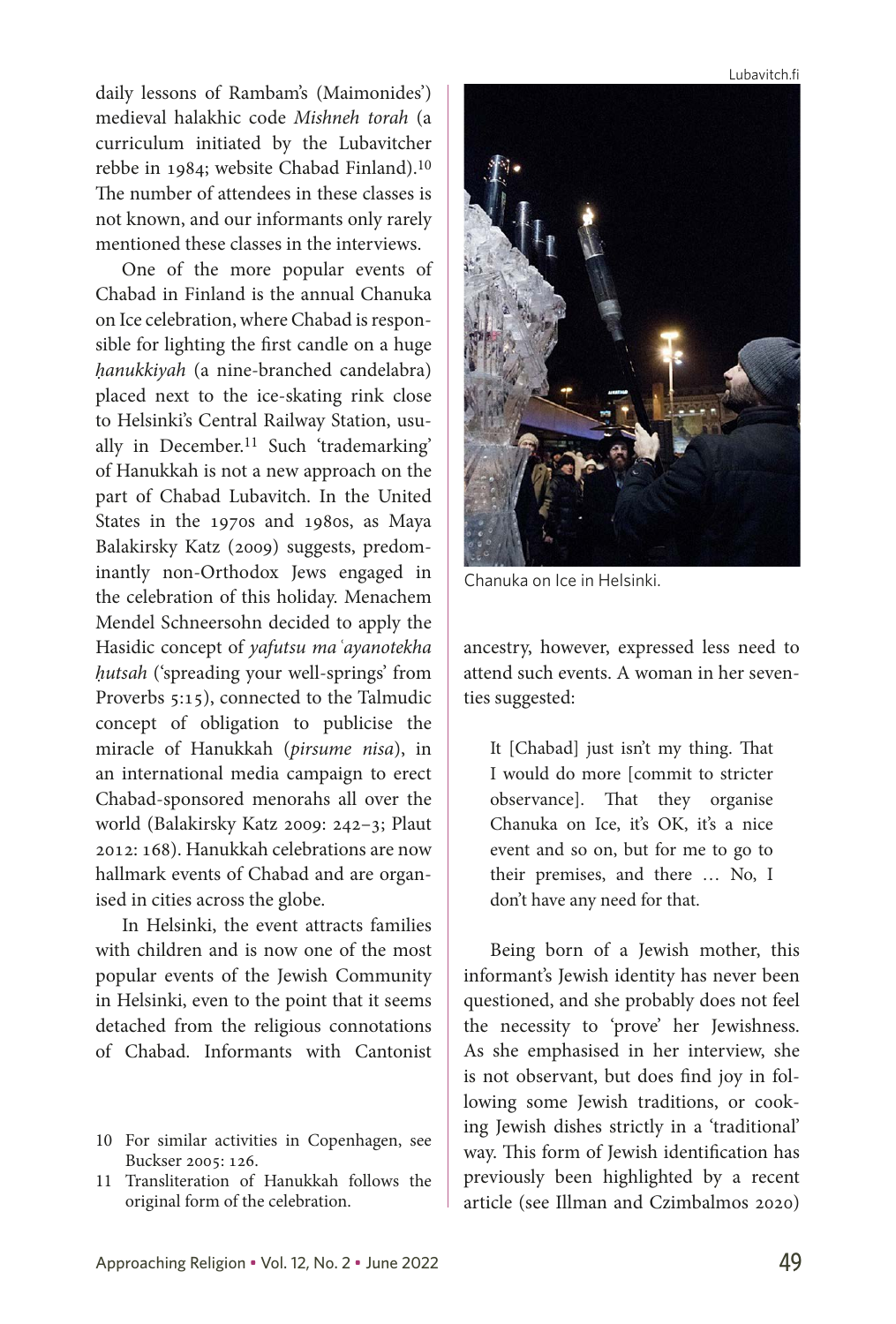on Finnish Jewish religious practices and identification.

Another trademark for Chabad is Lag Ba'Omer, a spring holiday celebrated on the 33rd day after Pesach. The woman in her thirties, mentioned above, said that Chabad had a major role in getting her and her children more involved in Jewish traditions. She had been invited to a Lag Ba'Omer picnic by a friend, where she became acquainted with the Chabad emissaries. Eventually her family became more involved in the Jewish community, as she related: 'It started to make sense that our kids were [attending their events] … that it was a good time to get them more [involved], or to give them traditions and to do that kind of stuff.' As she is not particularly observant, her goal was clearly to get her children acquainted with Jewish traditions, and thus have a sense of belonging to Judaism. Buckser (2005: 132) has noticed a similar development among liberal Danish Jews in their contacts with Chabad, but observes its limitations: 'A few said that after visiting Chabad House, they had thought that lighting Sabbath candles now and then, or possibly to keep kosher, might not be the worst idea, but this feeling had not been translated into action. … The appeal of Chabad lay almost entirely in its positive attitude toward Jewish identity.' In the case of our informant the connection with Chabad did translate into action: she described how she now attends the synagogue on the high holidays and lights the candles on Hanukkah, and sometimes even celebrates the Sabbath by baking a *challah* or lighting the candles. Chabad events had been for her a gateway to finding and strengthening her Jewish identity and engaging in religiously motivated acts.

# **Chabad: filling the gaps**

As in other countries, Chabad in Finland is not only known for organising events, but also for filling the gaps in the organisational structures of locally existing Jewish communities. They typically establish different institutions in order to cater to the needs of local Jewry – or rather, to expand the scope of their outreach. According to the interview material and to other sources on Finnish Jewry, holidays such as Lag Ba'Omer and even Hanukkah had not been celebrated in the local Jewish communities to the extent they now are after the arrival of Chabad. Chabad apparently identified certain 'gaps' in terms of events connected to the Jewish calendar.

It is not uncommon for Jews to join congregations in order to provide Jewish education for their children (Wertheimer and Victor 2009: 79), and the phenomenon is prevalent in Finland, as well (Czimbalmos 2021). Chabad is known for establishing new educational institutions that specifically target both religious and completely secular Jews. These institutions serve as outposts of Jewish life, essentially as a centres for 'winning Jews back to authentic Judaism' (Wertheimer and Victor 2009: 80), as previously described in a study on a Chabad Hebrew School in the United States.

In the Finnish context, this meant the establishment of a separate Chabad Jewish daycare centre, as in Helsinki both a Jewish kindergarten and a Jewish school existed (the former since 1953 and the latter since 1918). The Ganon Chaya Daycare, as the website of Chabad in Finland states, 'was opened in Finland to serve the needs of the growing Jewish population' (see Ganon Chaya). The institution is and was located outside the premises of the Jewish Community of Helsinki, where the Jewish kindergarten and school of the community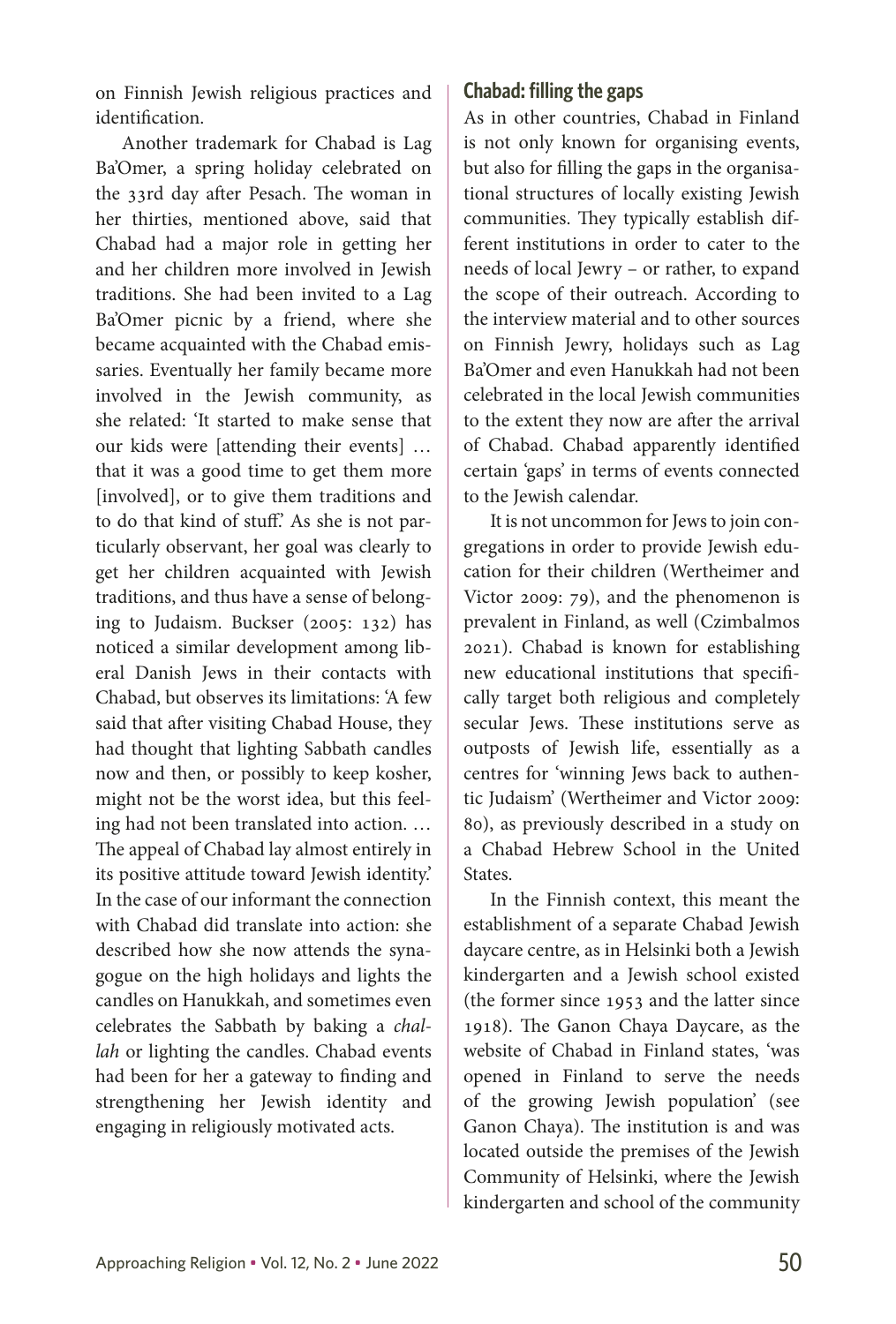are situated. While some informants thought of this as a great addition, some were rather pragmatic about the institution. The foreign-born woman in her thirties (quoted above), for example, drew a clear line in her level of involvement with the institutions established by Chabad. She said that her main goal of attending Chabad's event was partially to educate her children about Jewish traditions (as mentioned above, in relation to Lag Ba'Omer). When it came to the question of her 'organisational involvement' and enrolling her children in Ganon, it would have been impractical for her, as the family lived far from the centre, and the other Jewish institutions are located elsewhere. She added that the kosher food Ganon offers for the children was 'not important for her' and she 'doesn't care at all'. On the other hand, a converted woman in her sixties had high praise for Ganon: she said that a new generation of more religious young people has emerged from the programmes offered by Chabad. The children who come to the local Finnish Jewish kindergarten (*gan*, aged 4 and up) from the Chabad *ganon* (ages 1 to 3) become, according to her, 'natural' in their knowledge of Judaism, and Jewish festivals in particular.

It is, of course, arguable whether the Jewish population of Finland is growing. When it comes to official congregational membership – which does not equal the number of Jews in the country – according to a recent article in *Hakehila* (2021), the magazine of the Jewish Community of Helsinki, the community is struggling with a decreasing number of members.12

12 Whereas the number of official members in 2019 was, for example, 937 people, by the end of 2019, the number decreased to 918. In 2020, 51 individuals resigned from their membership (Nadbornik 2021: 43).

In addition, a number of Jewish individuals opt not to join the congregation because of the membership fees (that are paid as taxes). Over the years, many individuals have left the community, either for similar taxation-related reasons, or because of personal issues with the community (Czimbalmos 2021: 63), which may remain the case today, too. In this respect, Chabad's activities and the informal 'bonding with non-Lubavitch Jews' – as Elise Berman describes (2009: 71) – establish a new form of social network within Chabad.

Secular and observant Jews may attend their events informally without any official, institutional or financial commitment. Some may 'belong without believing' and some may 'believe in belonging' (Davie 2007b; Day 2009, 2011). Essentially, instead of attending by obligation, they 'consume' the events (Davie 2007a: 143–7; Zelenina 2018: 255) organised by Chabad Lubavitch. These are inherently religious events, which definitely serve the needs of those individuals who are not necessarily observant, but feel a strong cultural connection with Judaism because of their roots. They do so because they feel connected to Judaism and have a Jewish identity, but, in their own view, religious practice, faith or belief are less important for them, or are interpreted in a much broader sense than the framework of the 'institutionalised Chabad scheme' would allow for. Of course, one reason for not requiring official membership when joining Chabad's activities may be the fact that the emissaries' level of observance is significantly higher than that of most individuals – in the current case study – in Finland. Whereas other ultra-Orthodox groups may reject outsiders for their lack of prior Jewish religious knowledge, or because they will not commit entirely right away, Chabad does not follow this approach (Tapper 2020: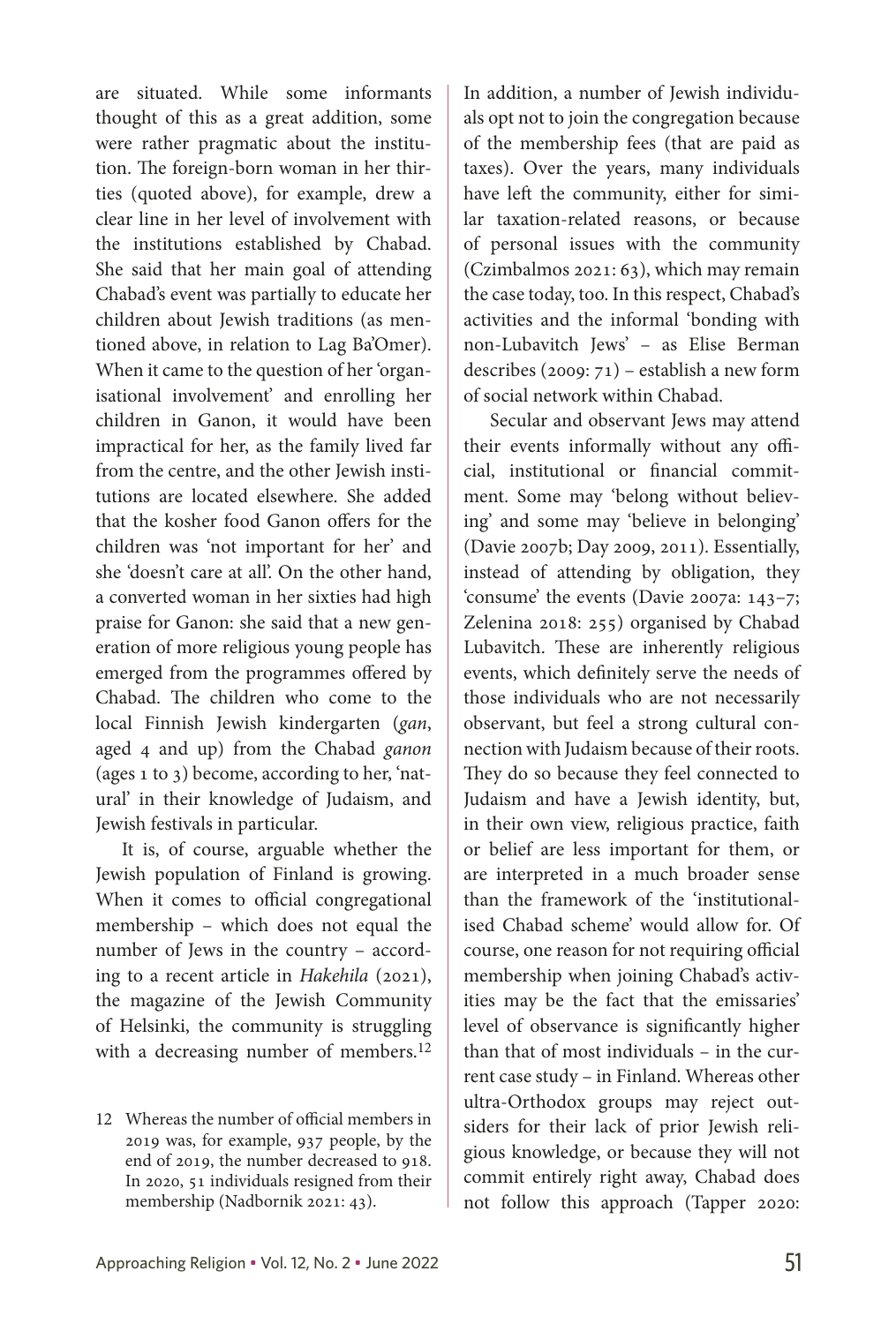64). Whilst not requiring official membership and seemingly creating a broad outreach, Chabad emissaries are, as Berman phrases it, 'unique missionaries': they only reach out to those who they consider to be halakhically Jewish, and thus, in a way are already in their community, or as Berman puts it, 'to everyone with a Jewish mother' (Berman 2009: 83).

Berman is surely aware of the halakhic concept of the definition of Jewishness. She is therefore pointing to a specific issue: in the perspective of Chabad Lubavitch, following the Jewish law, matrilineal ancestry is preferable to conversion as an indication of being Jewish. A convert in his fifties, for example, approached Chabad first, prior to his conversion to Judaism. He wanted to become more familiar with Judaism but was told that it is not possible to convert through Chabad – at least not in Finland.13 Previous research on religious fundamentalism has suggested that religious fundamentalist communities tend to be hostile towards out-groups (Koopmans 2015: 38–9). Of course, the level of 'hostility' may vary and may present itself in various forms. A Cantonist woman in her thirties, living in an intermarriage, who attended Chabad events earlier in her life and has often been invited to the emissaries' apartment, said that she 'felt that it's preferred that she would come alone' to their events, that is, without her non-Jewish husband. If allowing for a possibility of official membership, Chabad would definitely need to step over a particular boundary that they have – explicitly or implicitly – erected.

# **Russian-Finnish Jews and Chabad**

Along the lines of 'filling the gaps' it is important to reflect on the question of Russian Jews who have arrived in Finland over the past decades, and to whom local Jewish communities have seemed to be less welcoming than the Lubavitchers. As mentioned earlier, for many Jews interviewed in our project, Chabad Lubavitch seems to represent an 'authentic' form of Judaism. Joshua Tapper argues that post-Soviet Jews gravitate towards Chabad, because they are a 'uniquely Russian model of Judaism' (Tapper 2020: 61). As in other Eastern European countries, in Russia Chabad has seemed to offer solutions for the trauma of the 1990s to Russian Jews. The humiliation of the Perestroika years and deepseated antisemitism in post-Soviet Russia may have led to Chabad becoming particularly attractive to Russian Jews after the collapse of the Soviet Union (Zelenina 2018:  $257-8$ ).

Presumably, the migration of Russian Jews to Finland did not erase their negative perceptions and experiences of the Soviet Union, which was amplified by the perceived hostility of the Finnish community. For example, most adult men from the former Soviet Union were required to be circumcised before joining the Jewish Community of Helsinki. This Orthodox demand was seen as discriminating against a number of Russian Jewish men who had not been circumcised as children during the Soviet period and thus excluded them from the possibility of becoming members.

In contrast to the Jewish Community of Helsinki, the Lubavitchers seemed to be more welcoming towards Jews from the former Soviet Union for multiple reasons. According to the journalist Sue Fishkoff (2003: 23–4), the rebbe taught his followers never to embarrass another Jew for knowing little about Judaism, and rather

<sup>13</sup> On potential converts seeking positive Jewish connection through Chabad in Denmark, see Buckser 2005: 137.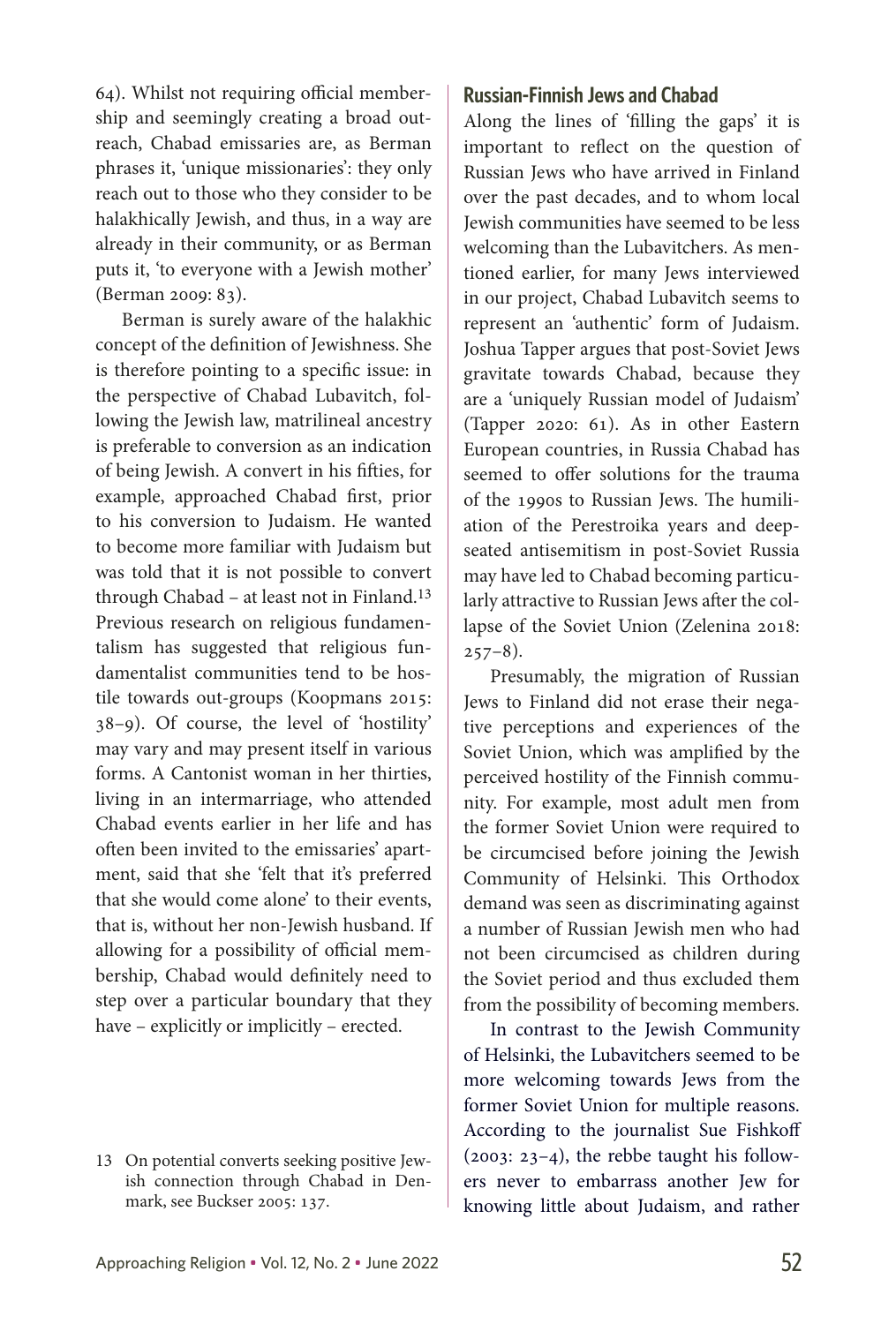encouraged them to teach what they know in a friendly and humble fashion. This, of course, facilitates the performing of Judaism vicariously on behalf of those who are not aware of how certain rituals are supposed to be performed – in the Orthodox manner, of course. A Russian middle-aged woman told how she felt discriminated against by members of the Jewish Community of Helsinki. She noted that Benyamin Wolff is 'her rabbi' and that after Chabad's arrival, the Jewish Community of Helsinki started to 'steal the events [organised by Chabad] and started … the same events … everything which is now in the community he [Benyamin Wolff] brought'. According to Sarah Bunin Benor, Chabad has institutionally become the representative of American Orthodoxy, which has introduced 'American Ashkenazi language and culture to Jewish communities around the world' (Benor 2012: 12). According to several informants, some members in the Helsinki community perceive Chabad as having the 'knowledge' of how to perform Judaism and that their customs are perceived as more 'authentic'. These informants were in fact critical of this phenomenon: a man in his early thirties noted that Chabad tends to target people whose knowledge of Judaism is 'very low', that the customs they teach are 'from New York' and that local *ba*ʻ*ale teshuvah*14 end up believing that Chabad customs and interpretations are 'normal Judaism'. Another man in his late thirties, himself a *baʻal teshuvah* who had early on been invited to Chabad events, said Chabad contacts had been the beginning of his immersion into Judaism, although later he had decided that it was not for him. He related that the Chabad rabbi had made

him feel 'very special … because this is what Chabad knows how to do very well'.

This sense of acceptance and welcome may definitely appeal to those who had to hide their Jewishness throughout the Soviet Era. Even without having any sense of religious faith, being observant or even knowledge of religious practices, they approve of Chabad's outreach, and thus feel a sense of belonging, and do Judaism – with Davie's notion – 'vicariously' (Davie 2007a, 2007b). The experiences of exclusion, combined with those of the (post-)Soviet era naturally may have generated the same response in those living in Finland as in those who stayed in Russia: an attraction to the Chabad Lubavitch movement, with yet 'another gap filled'.

### **Conclusions**

The main aim of this article was to introduce the history of Chabad Lubavitch in Finland by drawing on historical and archival sources, as well as on recently collected, semi-structured qualitative interviews (101 of them) of members of the Finnish Jewish communities, who either directly or indirectly have been in contact with its emissaries. The analysis of the materials was carried out by taking previous research on the Lubavitchers, Grace Davie's concept of vicarious religion (Davie 2007a, 2007b), and Abby Day's concept of 'believing in belonging' (Day 2009, 2011) as analytical tools.

Chabad emissaries have now been in Finland for almost two decades. On the basis of the interviews, most Finnish Jews described Chabad positively as an element of active change in a community that was criticised for neglecting some of its members. As some of the interviews highlighted, however, Chabad was not received without suspicion, and some congregants still remain sceptical. The arrival

<sup>14</sup> Heb., those who are 'returning' to become more observant in Orthodox Judaism.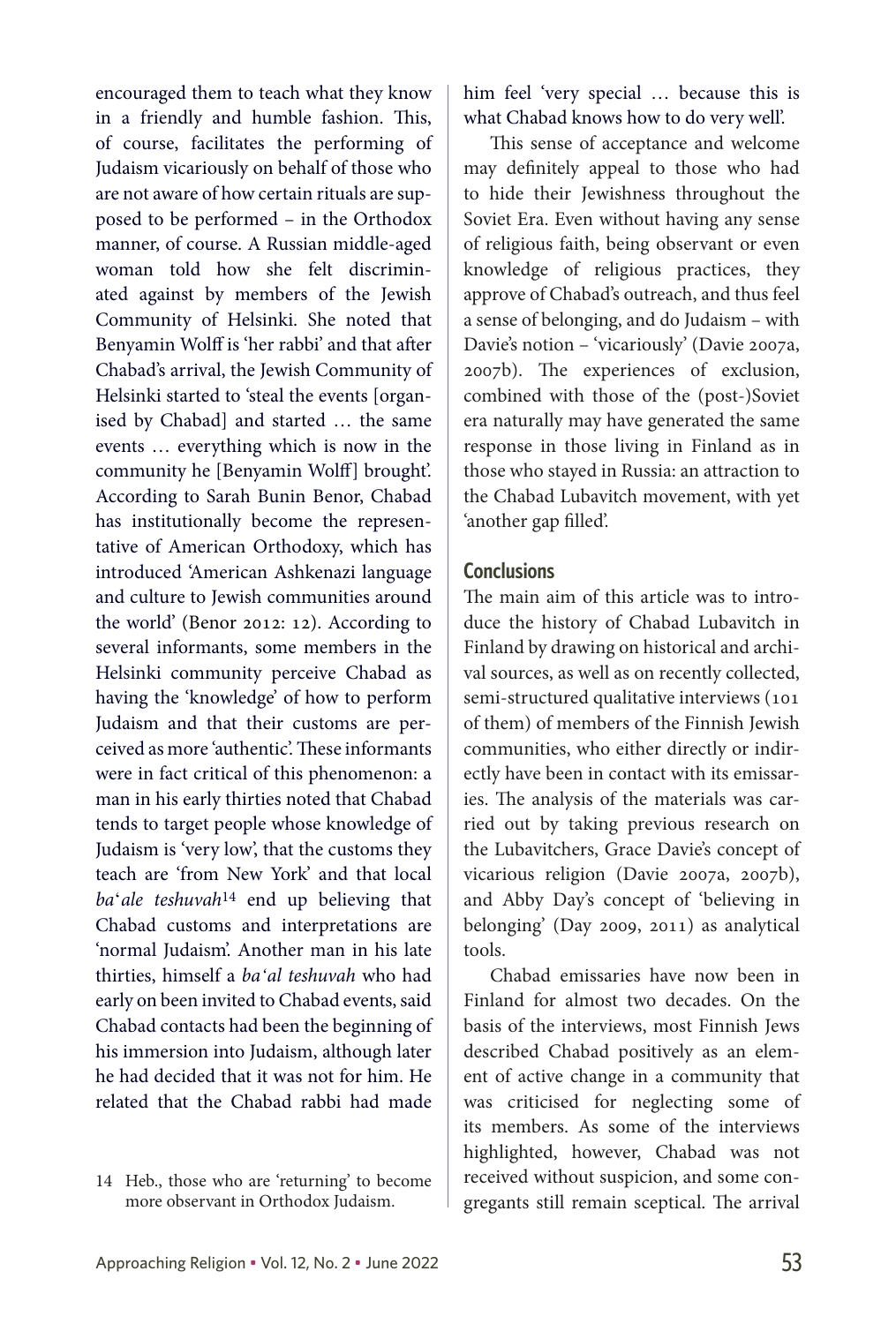of the movement in the early 2000s essentially activated the Jewish Community of Helsinki, perhaps out of the fear of losing members and not being able to offer similar events to those that Chabad did. As the interview material and previous studies show, Chabad both in Finland and globally tries to reach out to Jews (or who they consider as Jewish in their halakhic definition) and attempts to engage them 'unconditionally' in their activities with a 'low threshold', that is, without requiring the individuals to pay membership fees (at least officially) or practising Judaism in a particular way. The majority are allowed to attend their events and be 'consumers' of these while practising Judaism 'vicariously' (Davie 2007a, 2007b) without the necessity of being strictly observant – or observant at all – in Jewish practices, whilst the minority actively perform this observance on their behalf. This, of course, has resulted in Chabad attracting individuals who may have little understanding of Jewish practices but feel a strong sense of belonging to the Jewish people, and as such, 'believe in belonging' (Day 2009, 2011).

Even though the women mentioned at the beginning of this article are accused of not 'knowing' enough about Jewish denominations – being dissatisfied with binary gender separation of the Helsinki synagogue but then turning towards a fundamentalist organisation that is by no means more committed to equality than the local synagogues – it is obvious that Chabad has offered something the Finnish Jewish congregations had failed to give: more activities and agency for women and for youth, as well as feelings of 'authentic' Jewishness and Jewish identity. Still, Chabad is a Hasidic outreach organisation that holds fundamentalist beliefs, endorses strict scripturalism under male authority and gender segregation, elaborates on textual sources from the *Tanya*, and quotes the speeches of the rebbe. However, when talking to most of our informants, the emissaries in Finland seem to refrain from these 'fundamentalist' acts, at least until the congregants have become close enough to them. This may be due to Chabad's understanding that fundamentalist approaches would not be supported by many of the congregants.

Outside Finland, Chabad Lubavitch has manifested itself rather aggressively, while so far, the Finnish branch of the group is seemingly taking a neutral stance – in comparison to their activities in countries such as Hungary and Russia. Since 2011, Chabad has had a house of its own in the city centre of Helsinki. They not only run the daycare centre and organise Jewish business lunch gatherings but have also explored possibilities of opening a local Jewish museum. Chabad, an organisation that holds fundamentalist beliefs and uses modern tools in its global outreach programme, with the ultimate aim of messianic redemption, has already left an indelible mark on Jewish life in Finland. While some of our informants approached the actions of the Lubavitchers critically, the broader context of their operations and the agenda of Chabad appeared to be unknown to most. The informants seem to be satisfied with the 'vicarious actions' the Lubavitchers take upon themselves. It remains to be seen whether this seemingly nuanced presence is about to change, and whether Chabad Lubavitch, and its attractive outreach as the allegedly 'authentic Judaism', will adopt similar roles and approaches to those it has assumed in numerous other countries.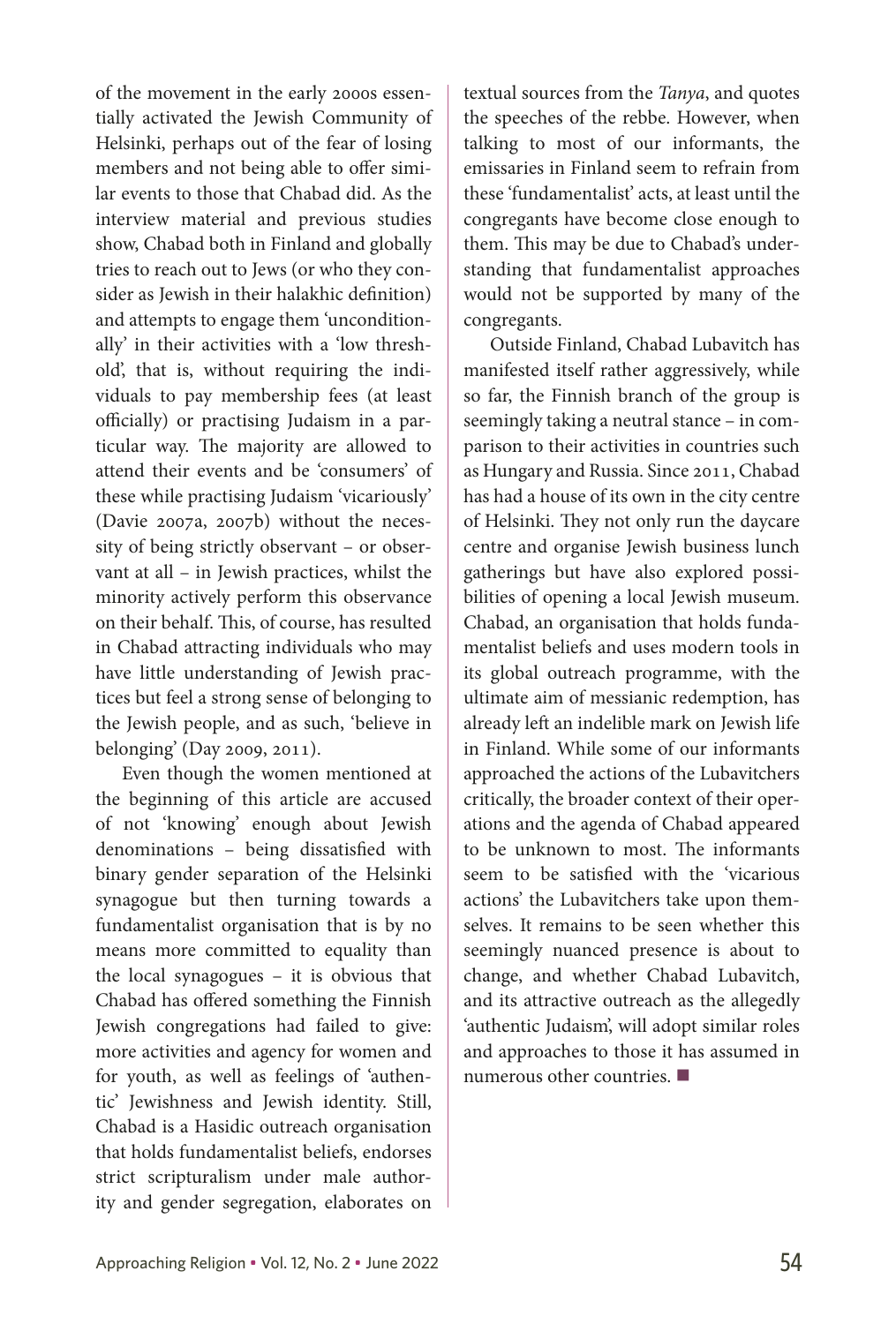#### **Mercédesz Czimbalmos**

is a senior researcher at the Finnish Institute for Health and Welfare in the 'Manifold More' project. She has defended her doctoral dissertation, working in the 'Boundaries of Jewish Identities in Contemporary Finland'



project at Åbo Akademi University. Her research interests include gender studies, interreligious encounters, vernacular religion, contemporary Judaism and the relationship between religiosity and health. Her latest publications include 'Rites of passage: conversionary in-marriages in Finnish-Jewish communities' (*Journal of Religion in Europe*, 2021); *Intermarriage, Conversion, and Jewish Identity in Contemporary Finland: A study of vernacular religion in the Finnish Jewish communities* (Åbo Akademi University, 2021).



**Riikka Tuori** is a docent of Jewish studies and a lecturer at the University of Helsinki. She is part of the 'Boundaries of Jewish Identities in Contemporary Finland' project at Åbo Akademi University and has also worked as a research associate at

Seminar für Judaistik, Goethe-Universität Frankfurt am Main. Her research interests include Jewish history, early modern Judaism and Hebrew literature, Jewish mysticism, and poetry. Her latest publications include 'Being Jewish in contemporary Finland' (in *Whiteness and Decolonization*, eds. Josephine Hoegaerts *et al.*, Helsinki University Press, 2022), *Religious Identities in Late Antiquity and the Early Middle Ages*  (co-edited volume with Ilkka Lindstedt and Nina Nikki, Brill, 2021), 'A Karaite Hakham Kolel and a Hebrew poet: Zerah ben Nathan in a New World' (in *The Poet and the World*, eds. J. Yeshaya *et al*., De Gruyter, 2019) and 'Renewal and tradition in devout Hebrew poetry' (*Zutot: Perspectives on Jewish Culture*, 2019).

#### **Primary sources**

- Interviews in the project Minhag Finland, 2019–20 (to be archived at the Finnish Literature Society (Suomalaisen Kirjallisuuden Seura, SKS).
- Jewish Community of Helsinki (JCH), Bmm. Board minutes 1965–9: 22.5.1967; 29.5.1967.
- National Archives of Finland (NA), Finnish Jewish Archives, Archives of the Jewish Community of Helsinki (Hpl). Appendices to the board minutes 1967, 1968, 1969, 1970.

### **Literature**

- ÅAU. 2017. 'Post-secular culture and a changing religious landscape in Finland', PCCR, Åbo Akademi University [website], <http:// web.abo.fi/fak/hf/relvet/pccr/> (accessed 30.3.2017).
- Altemeyer, Bob, and Bruce Hunsberger. 1992. 'Authoritarianism, religious fundamentalism, quest and prejudice', *The International Journal for the Psychology of Religion* 2: 113–33.
- Armstrong, Karen. 2004. 'Fundamentalism and the secular society', *International Journal* 59(4): 875–77, doi: [<https://doi.](https://doi.org/10.2307/40203988) [org/10.2307/40203988>](https://doi.org/10.2307/40203988).
- Balakirsky Katz, Maya. 2009. 'Trademarks of faith: Chabad and Chanukah in America', *Modern Judaism* 29(2): 239–67, doi: [<https://doi.org/10.1093/mj/kjp007>](https://doi.org/10.1093/mj/kjp007).
- Benor, Sarah Bunin. 2012. *Becoming Frum: How Newcomers Learn the Language and Culture of Orthodox Judaism* (New Brunswick, NJ: Rutgers University Press).
- Berman, Elise. 2009. 'Voices of outreach: the construction of identity and maintenance of social ties among Chabad-Lubavitch emissaries', *Journal for the Scientific Study of Religion* 48(1): 69–85, doi: <[https://dx.doi.](https://dx.doi.org/10.1111/j.1468-5906.2009.01430.x) [org/10.1111/j.1468-5906.2009.01430.x](https://dx.doi.org/10.1111/j.1468-5906.2009.01430.x)>.
- Biale, David, David Assaf, Benjamin Brown, Uriel Gellman, Samuel Heilman, Moshe Rosman, Gadi Sagiv, and Marcin Wodziński. 2018. *Hasidism. A New History* (Princeton University Press).
- Blondheim, Menahem, and Elihu Katz. 2015. 'Religion, communications, and Judaism: the case of digital Chabad', *Media, Culture & Society* 38(21): 89–95, doi: <[https://](https://dx.doi.org/10.1177/0163443715615417) [dx.doi.org/10.1177/0163443715615417>](https://dx.doi.org/10.1177/0163443715615417).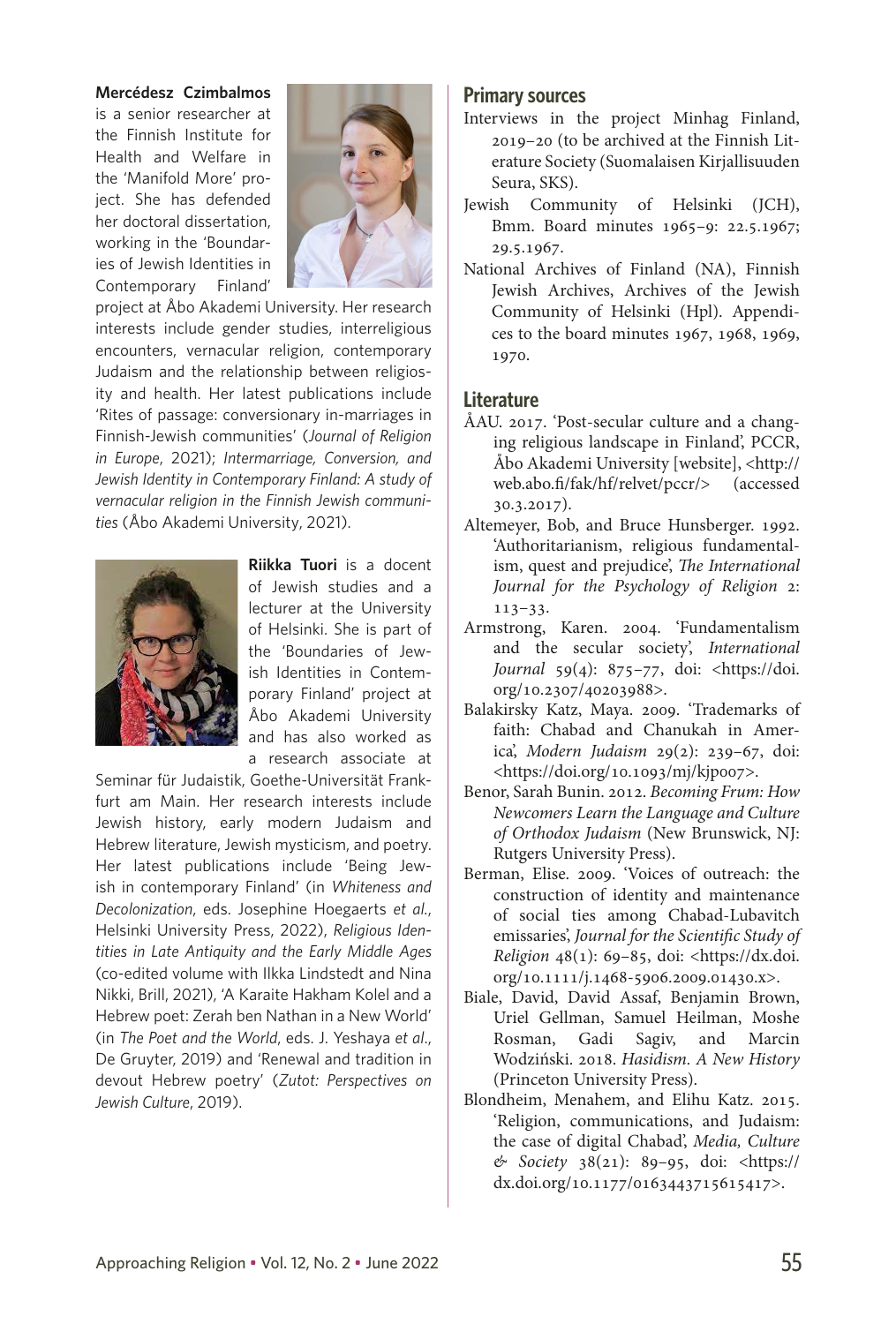- Bruce, Steve, and David Voas. 2010. 'Vicarious religion: an examination and critique', *Journal of Contemporary Religion* 25(2): 243–59, doi: [<https://doi.](https://doi.org/10.1080/13537901003750936) [org/10.1080/13537901003750936](https://doi.org/10.1080/13537901003750936)>.
- Buckser, Andrew. 2005. 'Chabad in Copenhagen: fundamentalism and modernity in Jewish Denmark', *Ethnology* 44(2): 125–45, doi[:](https://doi.org/10.2307/3773993) <<https://doi.org/10.2307/377399>[3>](https://doi.org/10.2307/3773993).
- Centers, Chabad. 'Centers', Chabad Lubavitch of Finland [website], [<https://www.lubavitch.](https://www.lubavitch.com/centers) [com/centers>](https://www.lubavitch.com/centers) (accessed 15.12.2021).
- Chabad Finland. Chabad Lubavitch of Finland [website], <[https://www.lubavitch.fi/>](https://www.lubavitch.fi/) (accessed 15.12.2021).
- Czimbalmos, Mercédesz. 2019. 'Laws, doctrines and practice: a study of intermarriages and the ways they challenged the Jewish Community of Helsinki from 1930 to 1970', *Nordisk judaistik / Scandinavian Jewish Studies* 30(1): 35–54, doi: <[https://](https://doi.org/10.30752/nj.77260) [doi.org/10.30752/nj.77260](https://doi.org/10.30752/nj.77260)>.
- Czimbalmos, Mercédesz. 2021. *Intermarriage, Conversion, and Jewish Identity in Contemporary Finland*, Ph.D. dissertation (Åbo Akademi University).
- Czimbalmos, Mercédesz. 2022 (forthcoming). 'Masculine capital and Cantonist ancestry: symbolic capital in the Jewish Community of Helsinki', in *Marginality and Centrality in Contradictory Discourses of Religious and National Belonging*, eds. Hanna Acke, Silvia Bonacchi, Charlotta Seiler Brylla, Carsten Junker, and Ingo H. Warnke (Berlin and Boston: de Gruyter).
- Czimbalmos, Mercédesz, and Dóra Pataricza. 2019. 'Boundaries of Jewish identities in contemporary Finland', *Nordisk judaistik / Scandinavian Jewish Studies* 30(1): 1–7, doi: [<https://doi.org/10.30752/nj.80214](https://doi.org/10.30752/nj.80214)>.
- Davie, Grace. 1990. 'Believing without belonging: is this the future of religion in Britain? *Social Compass* 37(4): 455–69, doi: <[https://](https://doi.org/10.1177/003776890037004004) [doi.org/10.1177/003776890037004004](https://doi.org/10.1177/003776890037004004)>.
- Davie, Grace. 1994. *Religion in Britain Since 1945: Believing Without Belonging* (Oxford: Wiley-Blackwell).
- Davie, Grace. 2007a. *The Sociology of Religion: A Critical Agenda* (London: Sage).
- Davie, Grace. 2007b. 'Vicarious religion: a methodological challenge', in *Everyday Religion: Observing Modern Religious*

*Lives*, ed. Nancy T. Ammerman (New York: Oxford University Press), 21–36, doi: [<https://doi.org/10.1093/acprof:](https://doi.org/10.1093/acprof:oso/9780195305418.003.0001) [oso/9780195305418.003.0001](https://doi.org/10.1093/acprof:oso/9780195305418.003.0001)>.

- Day, Abby. 2009. 'Believing in belonging: an ethnography of young people's constructions of belief', Culture and Reli*gion* 10(3): 263–78, doi: [<https://doi.](https://doi.org/10.1080/14755610903279671) [org/10.1080/14755610903279671](https://doi.org/10.1080/14755610903279671)>.
- Day, Abby. 2011. *Believing in Belonging: Belief and Social Identity in the Modern World*  (Oxford University Press).
- Dencik, Lars. 2005. *"Jewishness" in Postmodernity: The Case of Sweden* (Ramat Gan: Bar Ilan University).
- Ehrlich, Avrum. 2004. *The Messiah of Brooklyn: Understanding Lubavitch Hasidism Past and Present* (Jersey City, NJ: Ktav).
- ELC. 'The Church in numbers', Evangelical Lutheran Church of Finland [website], <[https://evl.fi/the-church/membership/](https://evl.fi/the-church/membership/the-church-in-numbers) [the-church-in-numbers>](https://evl.fi/the-church/membership/the-church-in-numbers) (5.12.2021).
- Etkes, Immanuel. 2014. *Rabbi Shneur Zalman of Liady: The Origins of Chabad Hasidism*  (Waltham, MA: Brandeis University Press).
- Ferziger, Adam S. 2020. 'Israelization and lived religion: conflicting accounts of contemporary Judaism', *Contemporary Jewry* 40(3): 403–30, doi: [<https://doi.org/10.1007/](https://doi.org/10.1007/s12397-020-09324-4) [s12397-020-09324-4](https://doi.org/10.1007/s12397-020-09324-4)>.
- Fishkoff, Sue. 2003. *The Rebbe's Army: Inside the World of Chabad-Lubavitch* (New York: Schocken Books).
- Ganon Chaya. 'Ganon Chaya', Chabad Lubavitch of Finland [website], <[https://](https://www.lubavitch.fi/templates/section_cdo/aid/1239554/jewish/Ganon-Chaya-Day-Care.htm) [www.lubavitch.fi/templates/section\\_cdo/](https://www.lubavitch.fi/templates/section_cdo/aid/1239554/jewish/Ganon-Chaya-Day-Care.htm) [aid/1239554/jewish/Ganon-Chaya-Day-](https://www.lubavitch.fi/templates/section_cdo/aid/1239554/jewish/Ganon-Chaya-Day-Care.htm)[Care.htm>](https://www.lubavitch.fi/templates/section_cdo/aid/1239554/jewish/Ganon-Chaya-Day-Care.htm) (accessed 11.12.2021).
- Golan, Oren, and Nurit Stadler. 2016. 'Building the sacred community online: the dual use of the internet by Chabad', *Media, Culture & Society* 38(1): 71–88, doi: [<https://doi.](https://doi.org/10.1177/0163443715615415) [org/10.1177/0163443715615415>](https://doi.org/10.1177/0163443715615415).
- Haapalainen. Anna. 2015. 'An emerging trend of charismatic religiosity in the Evangelical Lutheran Church of Finland', in *Approaching Religion* 5(1): 98–113, doi: <https://doi. org/10.30664/ar.67568>.
- Harviainen, Tapani. 1998. 'Juutalaiset Suomessa', in *Juutalainen kulttuuri*, eds. Tapani Harviainen and Karl-Johan Illman (Helsinki: Otava), 291–302.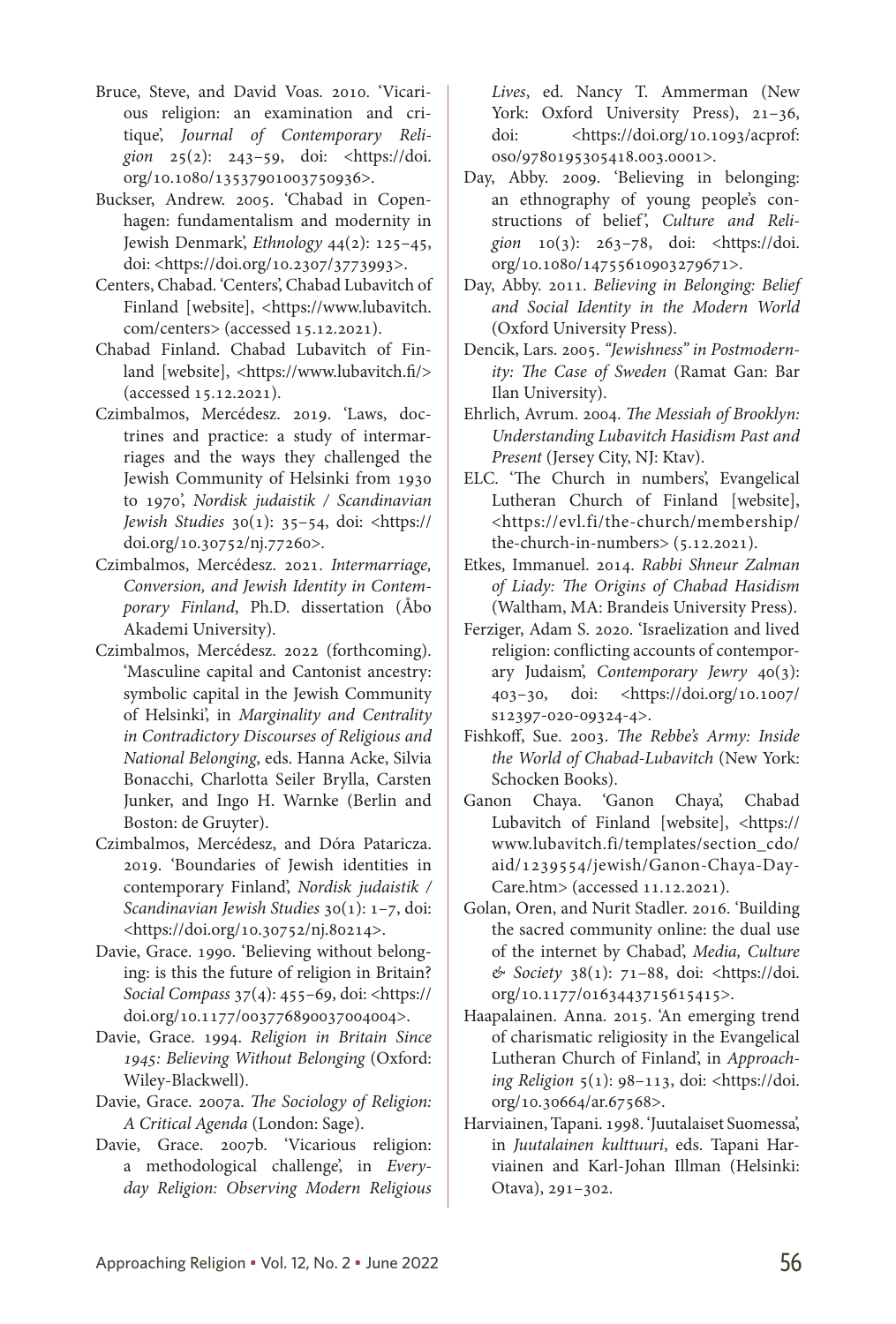- Heilman, Samuel C. 2019. *Who Will Lead Us? The Story of Five Hasidic Dynasties in America* (Berkeley: University of California Press).
- Heilman, Samuel, and Menachem Friedman. 2010. *The Rebbe: The Life and Afterlife of Menachem Mendel Schneerson* (Princeton University Press).
- Hovi, Tuija. 2009. 'Suomalainen uuskarismaattisuus', *Teologinen Aikakauskirja – Teologisk Tidskrift* 114: 66–73.
- Hovi Tuija. 2018. 'Faith healing revisited: a charismatic Christian intervention to the therapy culture in Finland', in *Charismatic Christianity in Finland, Norway, and Sweden: Case Studies in Historical and Contemporary Developments*, eds. Jessica Moberg and Jane Skjoldli (Cham: Palgrave Macmillan), 161-86, doi: [<https://doi.](https://doi.org/10.1007/978-3-319-69614-0_7) [org/10.1007/978-3-319-69614-0\\_7>](https://doi.org/10.1007/978-3-319-69614-0_7).
- Illman, Ruth. 2019. 'Researching vernacular Judaism: reflections on theory and method', *Nordisk judaistik / Scandinavian Jewish Studies* 30(1): 91–108, doi: <https://doi. org/10.30752/nj.77287>.
- Illman, Ruth, and Mercédesz Czimbalmos. 2020. 'Knowing, being, and doing religion', *Temenos* 56(2): 171–91, doi: [<https://doi.](https://doi.org/10.33356/temenos.97275) [org/10.33356/temenos.97275>](https://doi.org/10.33356/temenos.97275).
- Inbari, Motti. 2009. *Jewish Fundamentalism and the Temple Mount: Who Will Build the Third Temple?* (Albany: State University of New York Press).
- Katsman, Hayim. 2019. 'Reactions towards Jewish radicalism, Rabbi Yitzchak Ginsburg and religious Zionism', in *Jewish Radicalisms: Historical Perspectives on a Phenomenon of Global Modernity*, eds. Frank Jacob and Sebastian Kunze (Berlin: De Gruyter Oldenbourg), 269–97, doi: [<https://doi.](https://doi.org/10.1515/9783110545753-010) [org/10.1515/9783110545753-010](https://doi.org/10.1515/9783110545753-010)>.
- Koopmans, Ruud. 2015. 'Religious fundamentalism and hostility against out-groups: a comparison of Muslims and Christians in Western Europe', *Journal of Ethnic and Migration Studies* 41(1): 33–57, doi: [<https://dx.doi.](https://dx.doi.org/10.1080/1369183X.2014.935307) [org/10.1080/1369183X.2014.935307](https://dx.doi.org/10.1080/1369183X.2014.935307)>.
- Krakovsky, Roman. 2019. 'Illiberal democracies in Central Europe', *Études* 4: 9–22.
- Loewenthal, Naphtali. 1990. *Communicating the Infinite: The Emergence of the Habad School* (The University of Chicago Press).
- London-Zweig, Mindele. 2004: 'Chabad-rabbi Helsingissä: opettaja sytyttää kipinän', *Hakehila* 1: 31–2.
- Lundgren, Svante. 2002. *Suomen juutalaiset – usko, tavat, asenteet* (Åbo Akademi University).
- Mantsinen, Teemu T. 2018. 'The Finnish Pentecostal movement: an analysis of internal struggle as a process of habitual division', in *Charismatic Christianity in Finland, Norway, and Sweden: Case Studies in Historical and Contemporary Developments*, eds. Jessica Moberg and Jane Skjoldli (Cham: Palgrave Macmillan), 109*–*36, doi: <[https://](https://doi.org/10.1007/978-3-319-69614-0_5) [doi.org/10.1007/978-3-319-69614-0\\_5](https://doi.org/10.1007/978-3-319-69614-0_5)>.
- Maoz, Darya, and Zvi Bekerman. 2009. 'Chabad tracks the trekkers: Jewish education in India', *Journal of Jewish Education* 75(2): 173–93, doi: [<https://doi.](https://doi.org/10.1080/15244110902856484) [org/10.1080/15244110902856484](https://doi.org/10.1080/15244110902856484)>.
- Minhag Finland. 'Boundaries of Jewish Identities in Contemporary Finland – "Minhag Finland", Polin-institutet [website], [<https://polininstitutet.fi/en/boundaries](https://polininstitutet.fi/en/boundaries-of-jewish-identities-in-contemporary-finland-minhag-finland/)[of-jewish-identities-in-contemporary-fin](https://polininstitutet.fi/en/boundaries-of-jewish-identities-in-contemporary-finland-minhag-finland/)[land-minhag-finland/>](https://polininstitutet.fi/en/boundaries-of-jewish-identities-in-contemporary-finland-minhag-finland/).
- Moberg, Jessica, and Jane Skjoldli. 2018. 'Introduction', in *Charismatic Christianity in Finland, Norway, and Sweden: Case Studies in Historical and Contemporary Developments*, eds. Jessica Moberg and Jane Skjoldli(Cham: Palgrave Macmillan), 1-23, doi: <[https://](https://doi.org/10.1007/978-3-319-69614-0_1) [doi.org/10.1007/978-3-319-69614-0\\_1](https://doi.org/10.1007/978-3-319-69614-0_1)>.
- Muir, Simo, and Riikka Tuori. 2019. '"The golden chain of pious rabbis": the origin and development of Finnish Jewish Orthodoxy', *Nordisk judaistik / Scandinavian Jewish Studies* 30(1): 8–34, doi[:](https://doi.org/10.30752/nj.77253) [<https://doi.](https://doi.org/10.30752/nj.77253) [org/10.30752/nj.77253](https://doi.org/10.30752/nj.77253)>.
- Nadbornik, Yaron. 2021. 'Mitä olemme tehneet väärin?', *Hakehila* 2: 42–4.
- Nynäs, Peter, Eetu Kejonen, and Pieter Vullers. 2020. 'The changing relation between sexual and gender minorities and religion in Finland: some observations in the light of postsecularity', in *Public Discourses About Homosexuality and Religion in Europe and Beyond*, eds. Marco Derks and Mariecke van den Berg (London: Palgrave Macmillan). 171-96, doi: <https://doi. org/10.1007/978-3-030-56326-4\_8>.

Plaut, Joshua. 2012. *A Kosher Christmas: 'Tis the*